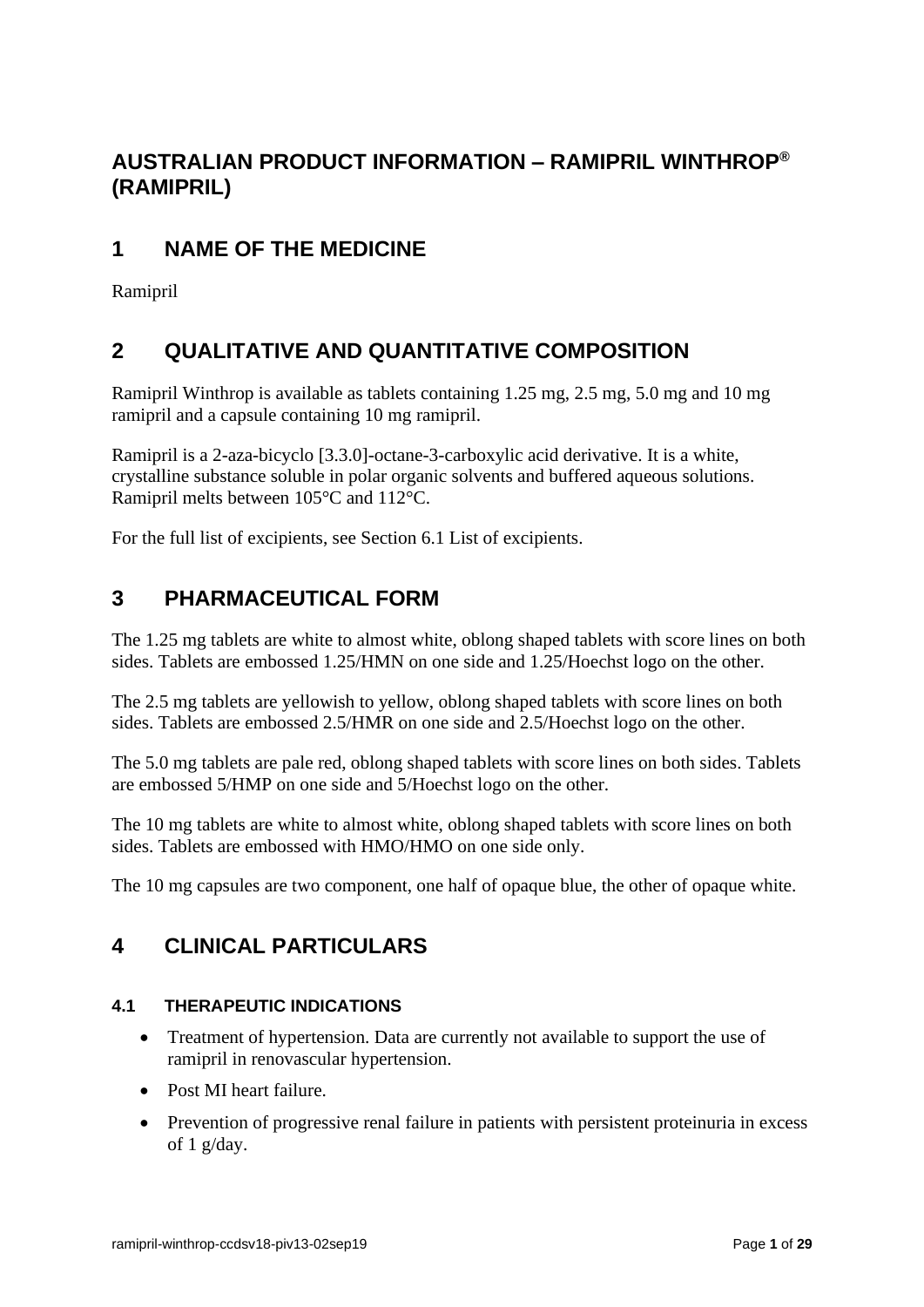- For reducing the risk of myocardial infarction, stroke, cardiovascular death or the need for revascularisation procedures in patients 55 years of age or more who have clinical evidence of coronary artery disease, stroke, or peripheral vascular disease.
- For reducing the risk of myocardial infarction, stroke, cardiovascular death or revascularisation procedures in diabetic patients 55 years or more with one or more of the following risk factors: systolic blood pressure >160mmHg or diastolic blood pressure >90mmHg (or on antihypertensive treatment); total cholesterol >5.2mmol/L; HDL cholesterol <0.9mmol/L; current smoker; known microalbuminuria; any evidence of previous vascular disease.

# <span id="page-1-0"></span>**4.2 DOSE AND METHOD OF ADMINISTRATION**

Ramipril Winthrop tablets and capsules should be swallowed whole before, during or after meals with a generous amount of fluid.

# **Hypertension**

The recommended initial dosage for patients not receiving a diuretic is 2.5 mg ramipril once a day. Depending upon the patient's response, the dosage may then be increased at intervals of 2 - 3 weeks, first to 5 mg and then to a maximum of 10 mg once daily. If blood pressure is not controlled with ramipril alone, a diuretic can be added (See Section [4.4](#page-3-0) Special warnings and precautions for use – Hyperkalaemia re administration with potassium sparing diuretics and potassium supplements).

Occasionally, in patients already taking diuretics, an undesirable large drop in blood pressure may occur after the first dose of ramipril. If possible, therefore, treatment with the diuretic should be discontinued 2 - 3 days before starting treatment with ramipril. If this is not possible, initial treatment with ramipril should start at a dose of 1.25 mg once daily and then be adjusted to the patient's needs.

An initial dose of 1.25 mg should also be considered in patients where fluid or salt depletion have not been completely corrected or in patients whom a hypotensive reaction would constitute a particular risk (eg. with relevant stenosis of coronary vessels of those supplying the brain).

## **Post-MI heart failure**

The recommended initial dose is 5 mg ramipril daily, divided into two doses of 2.5 mg each, one in the morning and one in the evening. If the patient does not tolerate this initial dosage, it is recommended that 1.25 mg be given twice daily for two days. In either event, depending on the patient's response, the dose may then be increased. It is recommended that the dose, if increased, be doubled at intervals of 1 - 3 days. The maximum permitted daily dose is 10 mg ramipril to be given in divided doses. Treatment should be started in hospital when the patient is haemodynamically stable, preferably between 2 and 10 days after acute myocardial infarction.

Treatment should be reviewed after 15 months with the consideration of withdrawing ACE inhibitor treatment from patients who are haemodynamically stable with no symptoms or signs of heart failure.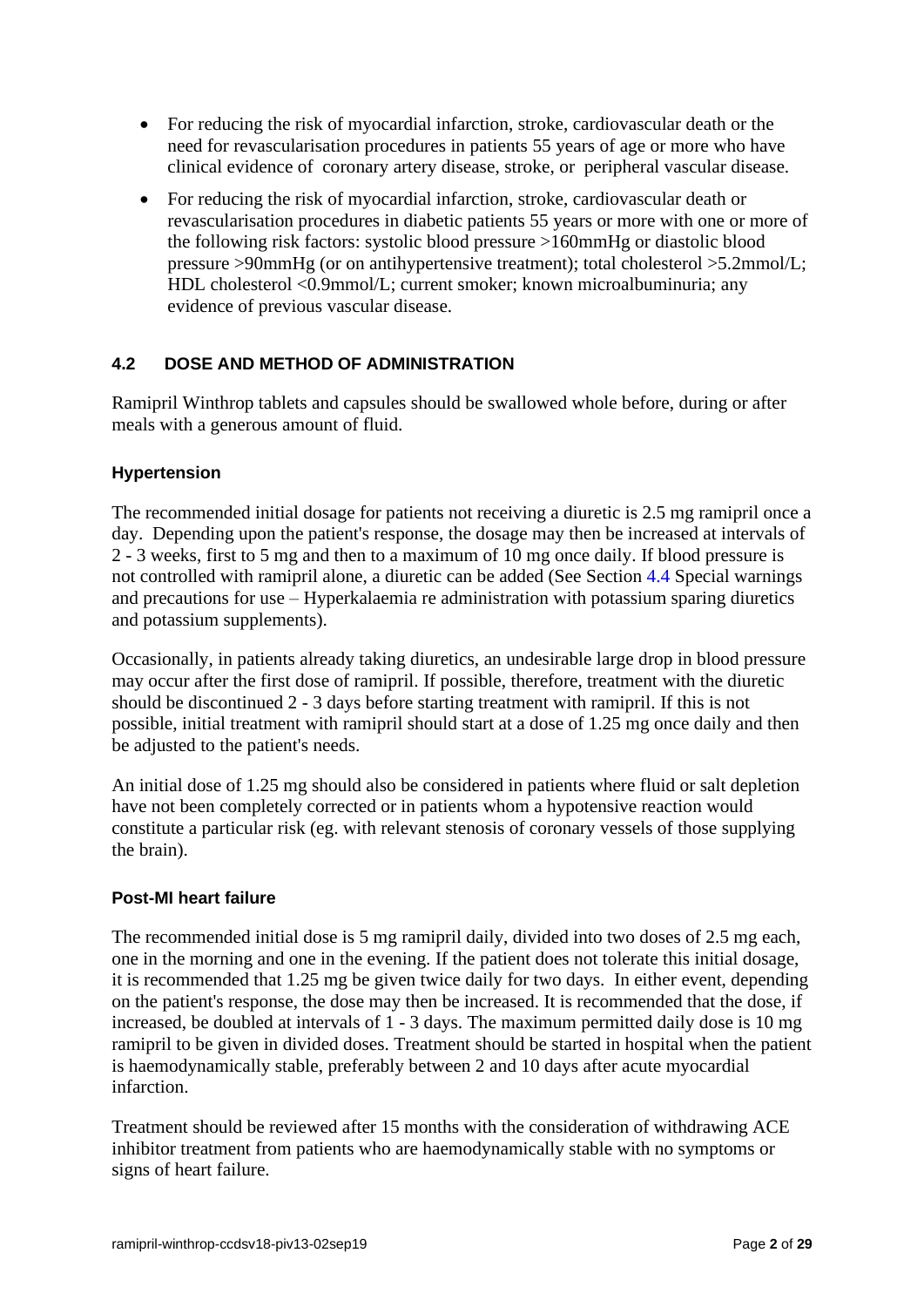Sufficient experience is still lacking in the treatment of patients with severe heart failure (NYHA class IV) immediately after myocardial infarction.

## **Dosage in patients at increased cardiovascular risk**

The recommended initial dose is 2.5 mg ramipril once daily. Depending on the tolerability, the dose should be doubled after one week of treatment and, after three weeks, should be increased to 10 mg.

The usual maintenance dose is ramipril 10 mg daily.

#### **Progressive renal failure in patients with persistent proteinuria in excess of 1g/day**

The recommended initial dose is 1.25 mg ramipril once daily. This should be doubled at intervals of 2-3 weeks, depending on how the drug is tolerated. There are no efficacy data regarding doses above 5 mg/day in patients with nephropathy.

In hypertensive patients, a target diastolic blood pressure of <90mm Hg should be pursued.

In patients pre-treated with a diuretic, consideration must be given to discontinuing the diuretic for at least 2-3 days or longer (depending on duration of action) or at least consideration should be given to reducing the dose, before initiating ramipril.

#### **Renal impairment**

Also see dosage in the section above ("Progressive renal failure in patients with persistent proteinuria in excess of 1g/day ". In hypertensive patients with creatinine clearance levels of 50 mL/min and above (serum creatinine < 1.5 mg/dL) a dosage adjustment is not required.

For patients with creatinine clearance levels between 20 and 50 mL/min (serum creatinine between 1.5 and 3 mg/dL), the recommended initial dose is 1.25 mg ramipril once daily. This should be doubled at intervals of 2-3 weeks, depending on how the drug is tolerated.

Particular care should be exercised in patients with impaired renal function who are to be treated for heart failure post MI as such patients may be susceptible to hypotension. Patients with impaired renal function treated for heart failure post MI have not been studied systematically.

#### **Hepatic impairment**

In patients with impaired liver function, the metabolism of ramipril - and therefore the formation of the bioactive metabolite ramiprilat - is delayed due to diminished activity of the esterases in the liver, resulting in elevated plasma ramipril levels. Treatment with ramipril should therefore be initiated under close medical supervision and should not exceed 2.5 mg daily.

## **Dosage in elderly**

The recommended starting dose is 1.25 mg once daily, which can then be increased according to the individual patient's BP response.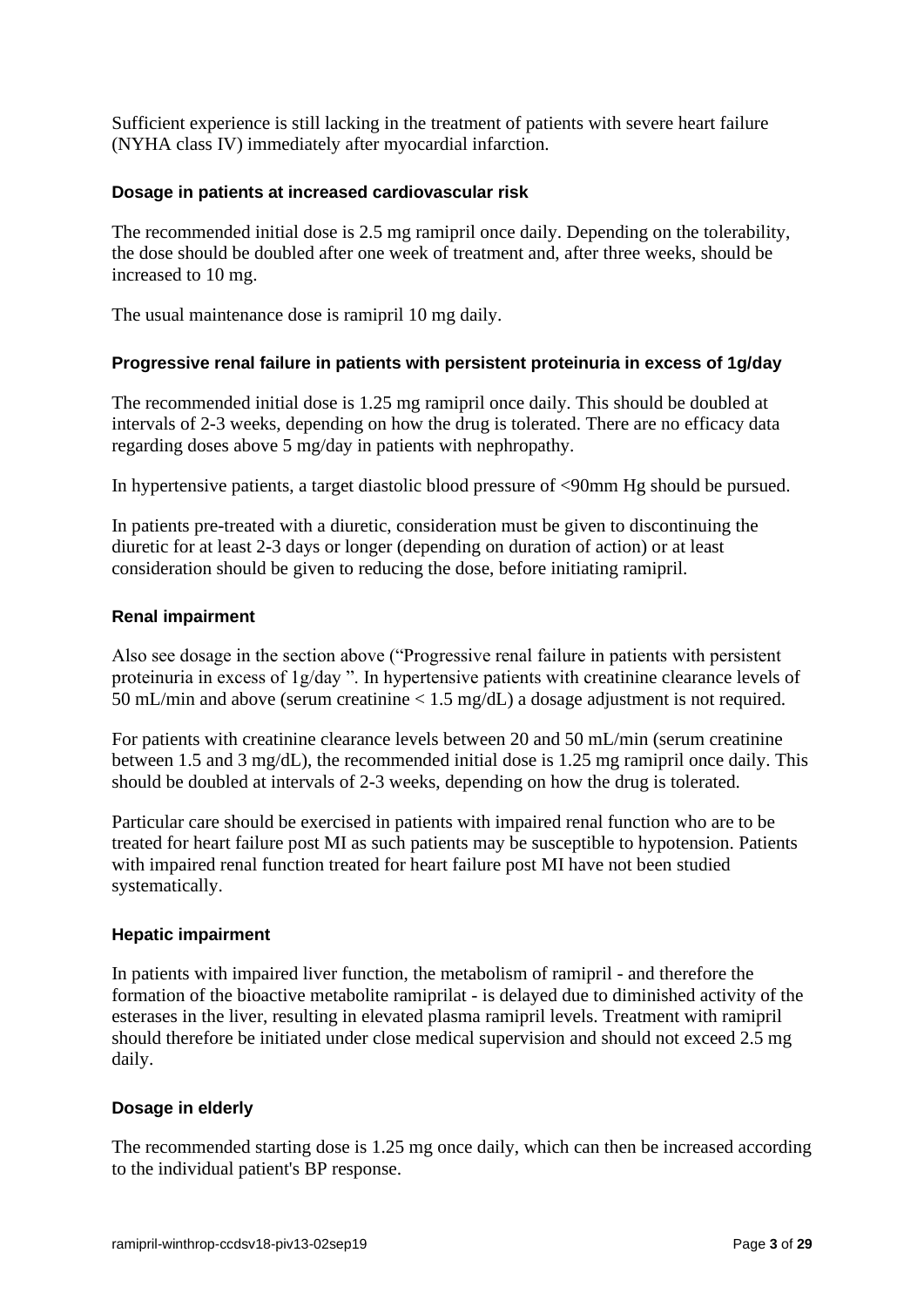## <span id="page-3-1"></span>**4.3 CONTRAINDICATIONS**

- Hypersensitivity to ramipril, or to any other ACE inhibitor, or to any of the excipients of Ramipril Winthrop.
- History of hereditary and/ or idiopathic angioedema or angioedema associated with previous treatment with an ACE inhibitor.
- Haemodynamically relevant renal artery stenosis, bilateral or unilateral in the single kidney. As with all vasodilators, ACE inhibitors should not be used in patients with haemodynamically relevant left ventricular inflow or outflow impediment (eg. stenosis of aortic or mitral valve).
- Hypotensive or haemodynamically unstable patients.
- Pregnancy.
- Lactation.
- Renal failure (See Section [4.4](#page-3-0) Special warnings and precautions for use).
- Extracorporeal treatments leading to contact of blood with negatively charged surfaces must be avoided, such as dialysis or haemofiltration with high-flux dialyser membranes: Life threatening anaphylactoid hypersensitivity reactions, sometimes progressing to shock, have been described in the course of dialysis with certain highflux membranes (eg. polyacrylonitrile membranes such as AN69) during ACE inhibitor therapy. This combination must be avoided, either by using other medical products to control high blood pressure or cardiac insufficiency or by using other membranes during dialysis.
- Similar reactions have been seen in patients undergoing low density lipoprotein apheresis with dextran sulfate during ACE inhibitor therapy.
- Ramipril must not be used with aliskiren-containing medicines in patients with diabetes or with moderate to severe renal impairment (creatinine clearance <60 mL/min).
- Ramipril must not be used with angiotensin II receptor antagonists (AIIRAs) in patients with diabetic nephropathy.
- Ramipril must not be used concomitantly with sacubitril/valsartan therapy (see Section [4.5](#page-10-0) Interactions with other medicines and other forms of interactions). Do not initiate ramipril until sacubitril/valsartan is eliminated from the body. In case of switch from ramipril to sacubitril/valsartan, do not start sacubitril/valsartan until ramipril is eliminated from the body.

# <span id="page-3-0"></span>**4.4 SPECIAL WARNINGS AND PRECAUTIONS FOR USE**

## **Angioedema – Head, Neck or Extremities**

Ramipril is contraindicated in patients with a history of angioedema. Angioedema of the face, extremities, lips, tongue, glottis and/or larynx has been reported in patients treated with ACE inhibitors. If angioedema occurs, the product should be promptly discontinued and the patient carefully observed until the swelling disappears. In instances where swelling has been confined to the face and lips, the condition should resolve without treatment, although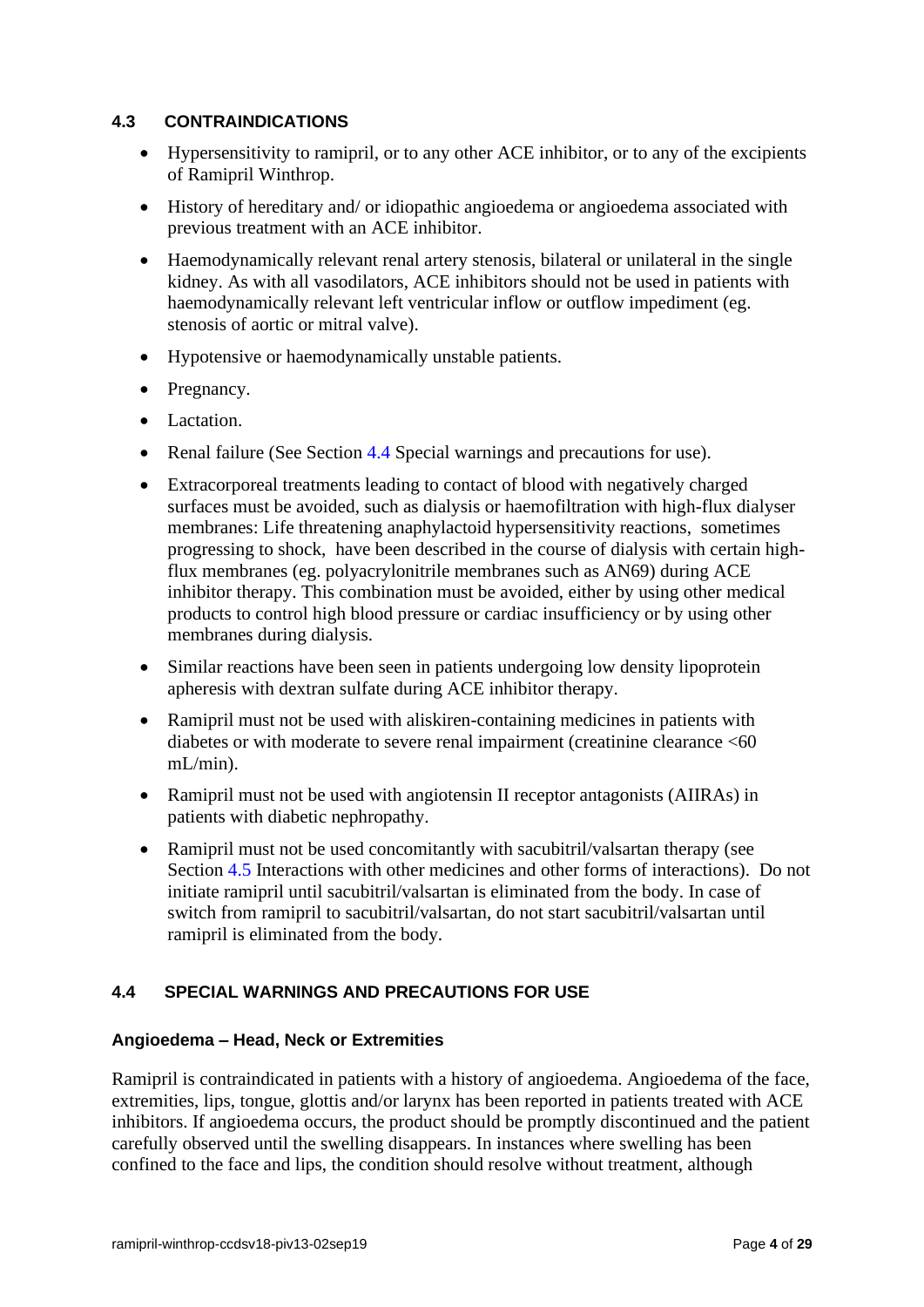antihistamines may be useful in relieving symptoms. Laryngeal oedema, however, can be fatal, thus where there is angioedema involving swelling of the tongue, glottis or larynx, likely to cause airway obstruction, appropriate therapy, eg. subcutaneous adrenaline (epinephrine) solution 1:1 000 (0.3 mL to 0.5 mL) should be promptly administered (See Section [4.8](#page-14-0) Adverse effects (undesirable effects)). Hospitalisation of the patient is advisable with observation for at least 12 to 24 hours and discharge only upon complete resolution of the symptoms.

Angioedema may occur with or without urticaria. The onset of angioedema associated with use of ACE inhibitors may be delayed for weeks or months. Patients may have multiple episodes of angioedema with long symptom-free periods.

Medical therapy of progressive angioedema should be aggressive. Failing a rapid response, mechanical methods to secure an airway should be undertaken before massive oedema complicates oral or nasal intubation or surgical procedures (eg: cricothyrotomy or tracheostomy). Patients who respond to medical treatment should be observed carefully for a possible rebound phenomenon.

# **Angioedema – Intestinal**

Intestinal angioedema has been reported in patients treated with ACE inhibitors. These patients presented with abdominal pain (with or without nausea or vomiting); in some cases facial angioedema also occurred. The intestinal angioedema symptoms resolved after stopping the ACE inhibitor.

An increased risk of angioedema is possible with concomitant use of other drugs which may cause angioedema (see Section [4.3](#page-3-1) Contraindications and Section [4.5](#page-10-0) Interactions with other medicines and other forms of interactions).

# **Hypotension**

Hypotension may occur in patients commencing treatment with ACE inhibitors. Excessive hypotension is rarely seen in uncomplicated hypertensive patients but is a possible consequence of use in severely salt/ volume depleted persons such as patients with renovascular hypertension, those treated vigorously with diuretics, after severe diarrhoea or patients undergoing dialysis (See Section [4.5](#page-10-0) Interactions with other medicines and other forms of interactions and Section [4.8](#page-14-0) Adverse effects (undesirable effects)). It is recommended that dehydration, hypovolaemia or salt depletion be corrected before initiating treatment. In patients with severe congestive heart failure, with or without associated renal insufficiency, excessive hypotension has been observed with ACE inhibitors. This may be associated with syncope, neurological deficit, oliguria and/or progressive azotemia, but rarely with acute renal failure and/or death. If ramipril is to be used in such patients for treatment of hypertension, therapy should be started under very close supervision. Such patients should be followed closely for the first two weeks of treatment and whenever the dosage with or without a diuretic is increased. In patients with heart failure, correcting dehydration, hypovolaemia or salt depletion must be carefully weighed against the risk of volume overload.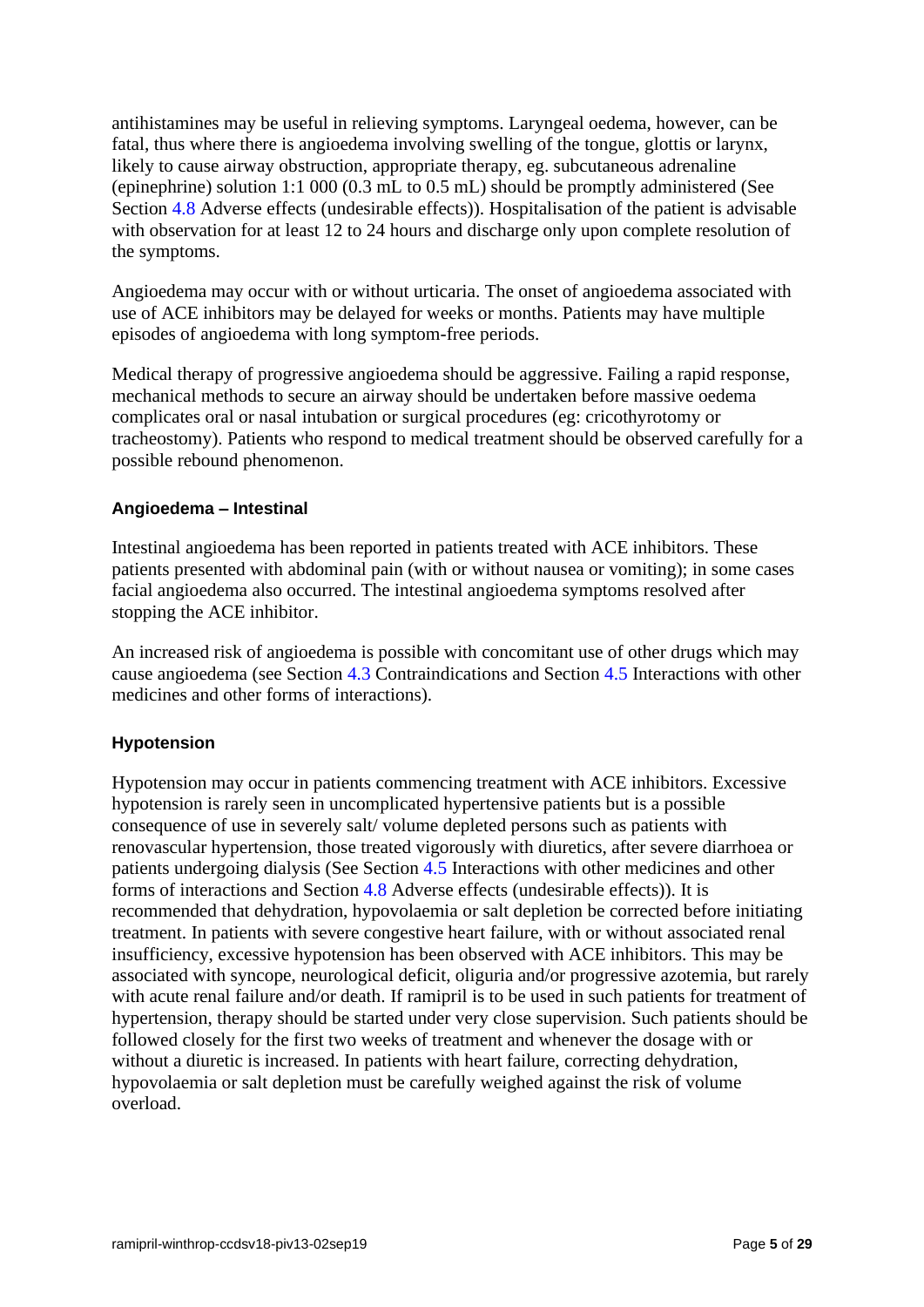For this reason also, in patients treated with ramipril after a myocardial infarction, treatment should not be initiated until the patient is haemodynamically stable (see Section [4.2](#page-1-0) Dose and method of administration).

Similar consideration may apply to patients with ischaemic heart or cerebrovascular disease in whom an excessive fall in blood pressure could result in myocardial infarction or cerebrovascular accident. In all high risk patients, it is advisable to initiate treatment at lower dosages than those usually recommended for uncomplicated patients.

In order to assess the extent of an acute fall in blood pressure and where necessary to take corrective action, blood pressure should be measured repeatedly after the first dose of ramipril after a dosage increase of ramipril and after the first dose of an additional diuretic plus any dosage increase of the diuretic. This should be done until blood pressure has satisfactorily stabilised.

If hypotension occurs the patient should be placed in a supine position and, if necessary, receive an intravenous infusion of normal saline. A transient hypotensive response is not a contraindication to further doses which usually can be given without difficulty once the blood pressure has increased after volume expansion.

## **Patients with hyper-stimulated renin angiotensin system**

In the treatment of patients with a hyper-stimulated renin-angiotensin system, particular caution must be exercised. Such patients are at risk of an acute pronounced fall in blood pressure and deterioration of renal function due to ACE inhibition, especially when an ACE inhibitor or a concomitant diuretic is given for the first time or for the first time at an increased dose. Initial doses or initial dose increases must be accompanied by close blood pressure monitoring until such time as no further acute reduction in blood pressure is to be anticipated. Significant activation of the renin angiotensin system is to be anticipated, for example:

- in patients with severe, and particularly with malignant hypertension. The initial phase of treatment requires special medical supervision.
- in patients with heart failure, particularly if severe or if treated with other substances having antihypertensive potential. If heart failure is severe, the initial phase of treatment requires special medical supervision.
- in patients with haemodynamically relevant left-ventricular inflow or outflow impediment (e.g., stenosis of the aortic or mitral valve). The initial phase of treatment requires special medical supervision.
- in patients with haemodynamically relevant renal artery stenosis. The initial phase of treatment requires special medical supervision. Discontinuation of diuretic therapy may be required.
- in patients pre-treated with diuretics. Where discontinuing use or reducing the dose of the diuretic is not possible the initial phase of treatment requires special medical supervision.
- in patients in whom fluid or salt depletion exist or may develop (as a result of insufficient fluid or salt intake, or as a result of, e.g., diarrhoea, vomiting or excessive sweating in cases where salt and fluid replacement is inadequate).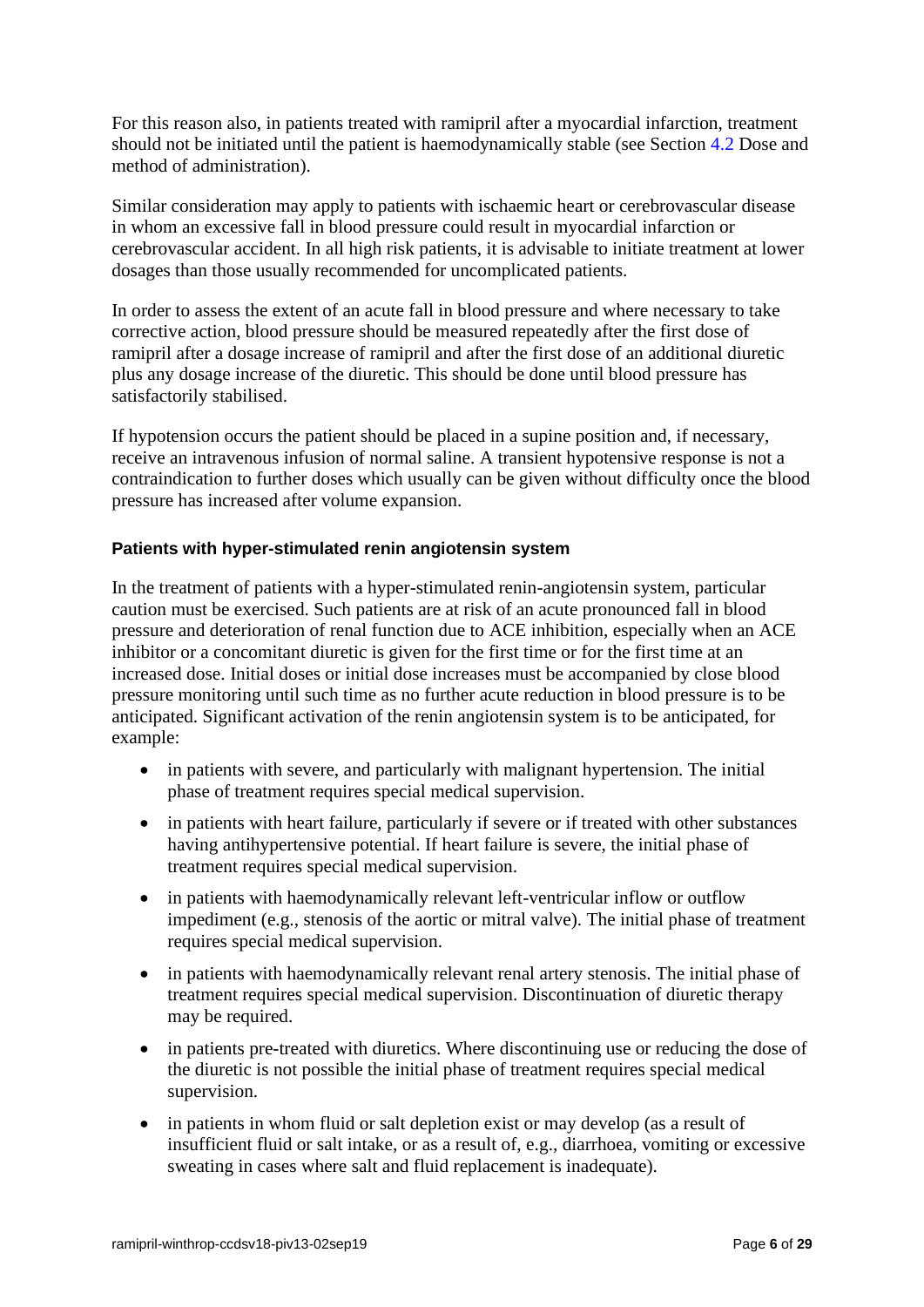Generally, it is recommended that dehydration, hypovolaemia or salt depletion be corrected before initiating treatment (in patients with heart failure, however, such corrective action must be carefully weighed against the risk of volume overload). When these conditions have become clinically relevant, treatment with ramipril must only be started or continued if appropriate steps are taken concurrently to prevent an excessive fall in blood pressure and deterioration of renal function.

# **Dual blockade of the renin-angiotensin-aldosterone system (RAAS)**

Dual blockade of the renin-angiotensin-aldosterone system by combining ramipril with an angiotensin II receptor antagonist (AIIRA) or with aliskiren is not recommended since there are increased risks of hypotension, hyperkalaemia and changes in renal function. The use of ramipril in combination with aliskiren is contraindicated in patients with diabetes mellitus or renal impairment (creatinine clearance <60 mL/min) (see Section [4.3](#page-3-1) Contraindications).

The use of ramipril in combination with an AIIRA is contraindicated in patients with diabetic nephropathy.

# **Monitoring of renal function**

It is recommended that renal function be monitored, particularly in the initial weeks of treatment with an ACE inhibitor. Particularly careful monitoring is required in patients with

- heart failure
- renovascular disease, including patients with haemodynamically relevant unilateral renal artery stenosis. In the latter patient group, even a small increase in serum creatinine may be indicative of unilateral loss of renal function
- impairment of renal function
- kidney transplant.

## **Electrolyte monitoring**

It is recommended that serum potassium and serum sodium be monitored regularly. More frequent monitoring of serum potassium is necessary in patients with impaired renal function.

## **Patients at particular risk from a pronounced reduction in blood pressure**

In patients who would be at particular risk from an undesirably pronounced reduction in blood pressure (e.g. patients with haemodynamically relevant stenoses of the coronary arteries or of the blood vessels supplying the brain), the initial phase of treatment requires special medical supervision.

## **Neutropenia/Agranulocytosis**

Agranulocytosis and bone marrow depression (including leucopenia/neutropenia) have been reported with ACE inhibitors. These have mostly occurred in patients with pre-existing impaired renal function, collagen vascular disease, immunosuppressant therapy or a combination of these complicating factors. Most episodes of leucopenia and neutropenia have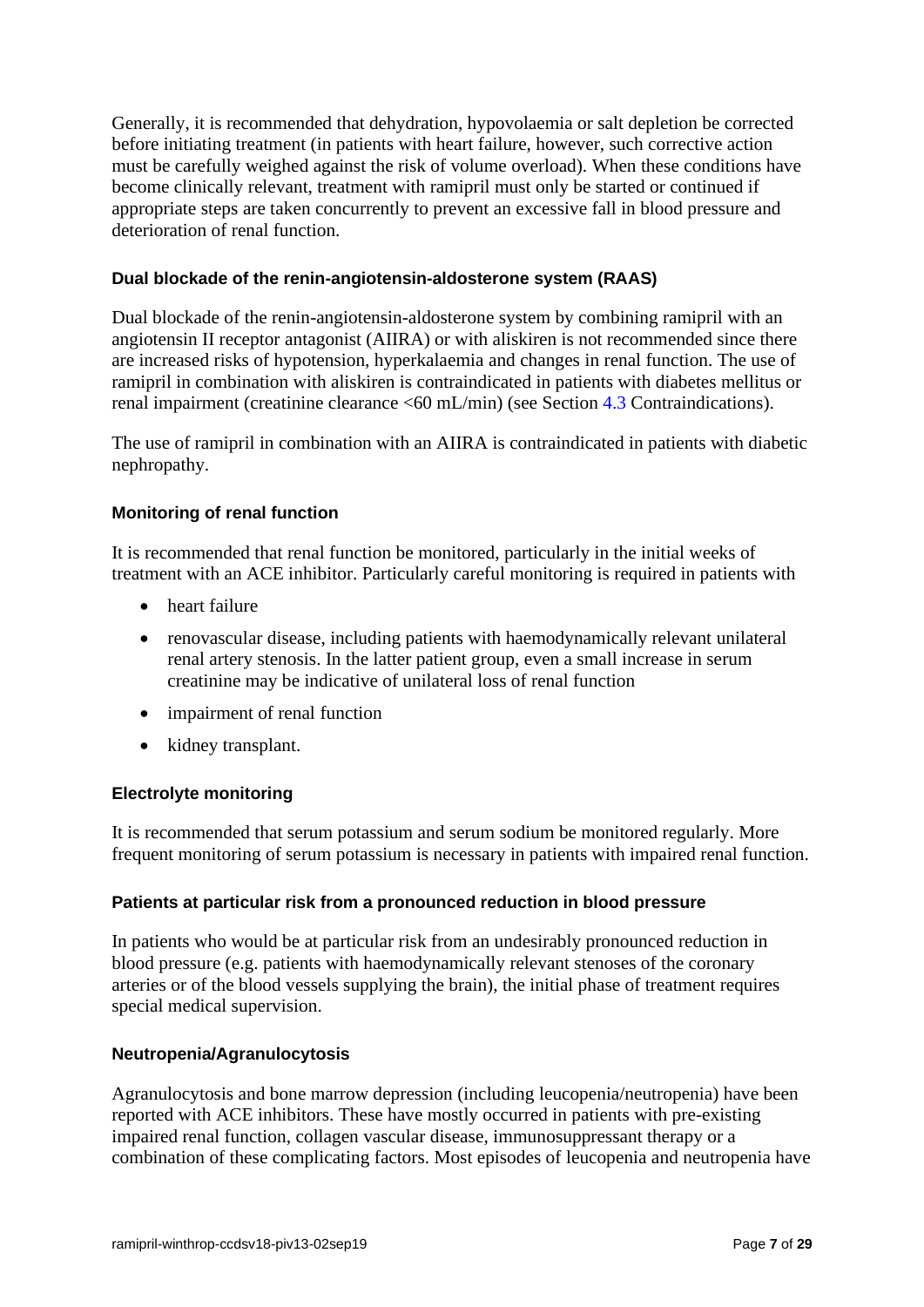been single, transient occurrences without any associated clinical symptoms. In addition, data to establish a causal relationship are currently lacking.

It is recommended that white blood cell counts be monitored to permit detection of a possible leucopenia, particularly in the initial phase of treatment. More frequent monitoring is advised in the initial phase of treatment and in patients with collagen vascular disease, renal disease (serum creatinine  $\geq 180 \text{ µmol/L}$ ) and those on multiple drug therapy with agents known to be nephrotoxic or myelosuppressive.

# **Cough**

A persistent dry (non-productive) irritating cough has been reported with most ACE inhibitors in use. The frequency of reports has been increasing since cough was first recognised as a side-effect of ACE inhibition. In various studies, the incidence of cough varies between 2 to 15 % depending upon the drug, dosage and duration of use.

The cough is often worse when lying down or at night. The cough is more common in women (who account for 2/3 of the reported cases). Patients who cough may have increased bronchial reactivity compared to those who do not cough. The observed higher frequency of this complication in non-smokers may be due to higher level of tolerance to cough by smokers.

The mechanism of this adverse reaction is not clear but most likely to be secondary to the effects of converting-enzyme inhibitor on kinins (bradykinin and/or prostaglandin) resulting in stimulation of pulmonary cough reflex.

Once a patient has developed intolerable cough, an attempt may be made to switch the patient to another ACE inhibitor. The reaction may recur on rechallenge with another ACE inhibitor but this is not invariably the case. A change in anti-hypertensive regime may be required in severe cases. Non-steroidal anti-inflammatory drugs (eg. sulindac) have been reported to be effective in relieving coughing induced by ACE inhibitors. In mild hypertensive patients, or patients likely to be treated with other antihypertensive agents, it is unlikely that risks of prescribing a non-steroidal anti-inflammatory drug will outweigh the benefit of relieving cough.

# **Hyperkalaemia**

Because the ACE inhibitors decrease the formation of Angiotensin II, which results in decreased production of aldosterone, increase in serum potassium levels (>5.5 mEq/L) are not unexpected with this class of drugs. Hyperkalaemia is more likely in patients with some degree of renal impairment, those treated with potassium sparing diuretics or potassium supplements and/ or consuming potassium containing salt substitutes, or in patients taking other medicines associated with increases in serum potassium (eg trimethoprim containing medicines). Diabetics, and particularly elderly diabetics, may be at increased risk of hyperkalaemia. In some patients, hyponatraemia may coexist with hyperkalaemia. It is recommended that patients undergoing ACE inhibitor treatment should have measurement of serum electrolytes (including potassium, sodium and urea) regularly. This is more important in patients taking diuretics.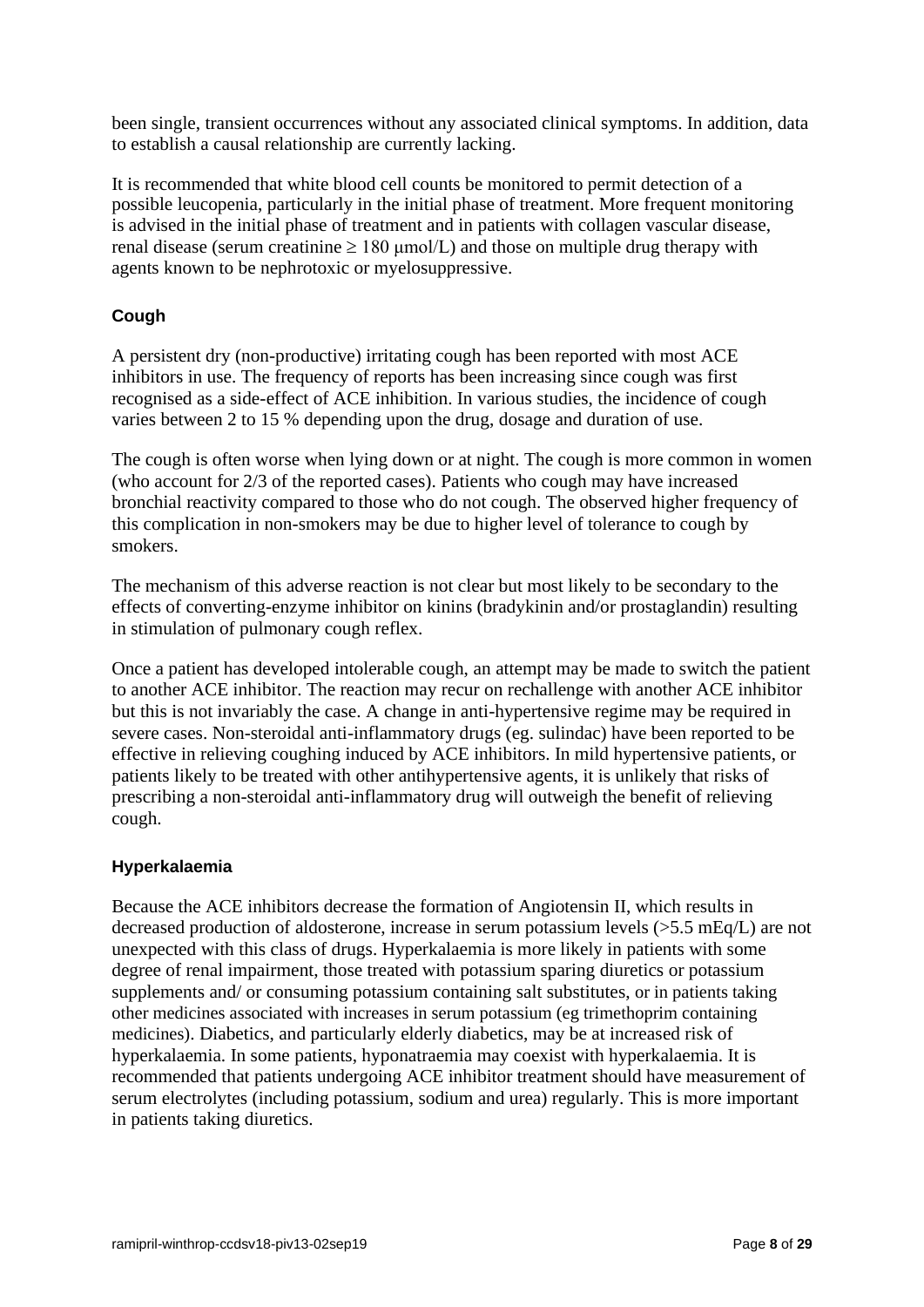## **Dermatological Reactions**

Dermatological reactions characterised by maculo-papular pruritic rashes and sometimes photosensitivity has been reported with another ACE inhibitor. Rare and sometimes severe skin reactions (lichenoid eruptions, psoriasis, pemphigus like rash, rosacea, Stevens-Johnson syndrome etc.) have been reported. A causal relationship is difficult to assess.

Patients who developed a cutaneous adverse event with one ACE inhibitor may be free of reaction when switched to another drug of the same class, but there are also reports of crossreactivity.

# **Taste Disturbances (Dysgeusia)**

Taste disturbances were reported to be high (up to 12.5 %) with high doses of another ACE inhibitor. The actual incidence of taste disturbance is probably low  $(< 0.5\%$ ) but data in this respect is scarce and difficult to interpret.

Taste disturbances with ACE inhibitors are described as suppression of taste or a metallic sensation in the mouth or sometimes there may be taste reduction of even complete loss of taste. The dysgeusia occurs usually in the first weeks of treatment and usually disappears within 1 - 3 months of treatment.

# **Surgery/Anaesthesia**

In patients undergoing major surgery or anaesthesia who are being treated with agents that produce hypotension, ACE inhibitors may block Angiotensin II formation secondary to compensatory renin release. If hypotension occurs, and is considered to be due to this mechanism, it can be corrected by volume expansion.

## **Use in hepatic impairment**

As ramipril is a prodrug metabolised in the liver to its active moiety, particular caution and close monitoring should be applied to patients with impaired liver function, as the response to treatment may be either increased or reduced. The metabolism of the parent compound and, therefore, the formation of the bioactive metabolite ramiprilat may be diminished, resulting in markedly elevated plasma levels of the parent compound (due to the reduced activity of the esterases in the liver) (See Section [4.2](#page-1-0) Dose and method of administration). Patients in whom severe liver cirrhosis with oedema and/or ascites is present, the renin angiotensin system may be significantly activated; therefore, particular caution must be exercised in treating these patients.

## **Use in renal impairment**

Ramipril can prevent progressive renal failure in patients with persistent proteinuria in excess of 1 g/day. The nephroprotective effect of ramipril was observed to be more evident at doses greater than 1.25 mg in a small post hoc analysis which examined changes in serum creatinine and GFR (rather than changes in the rate of decline of GFR) after 3 months treatment with ramipril. This effect could depend upon the selective availability at the renal tissue site and on the patient's sodium status. These studies also indicate that, in renally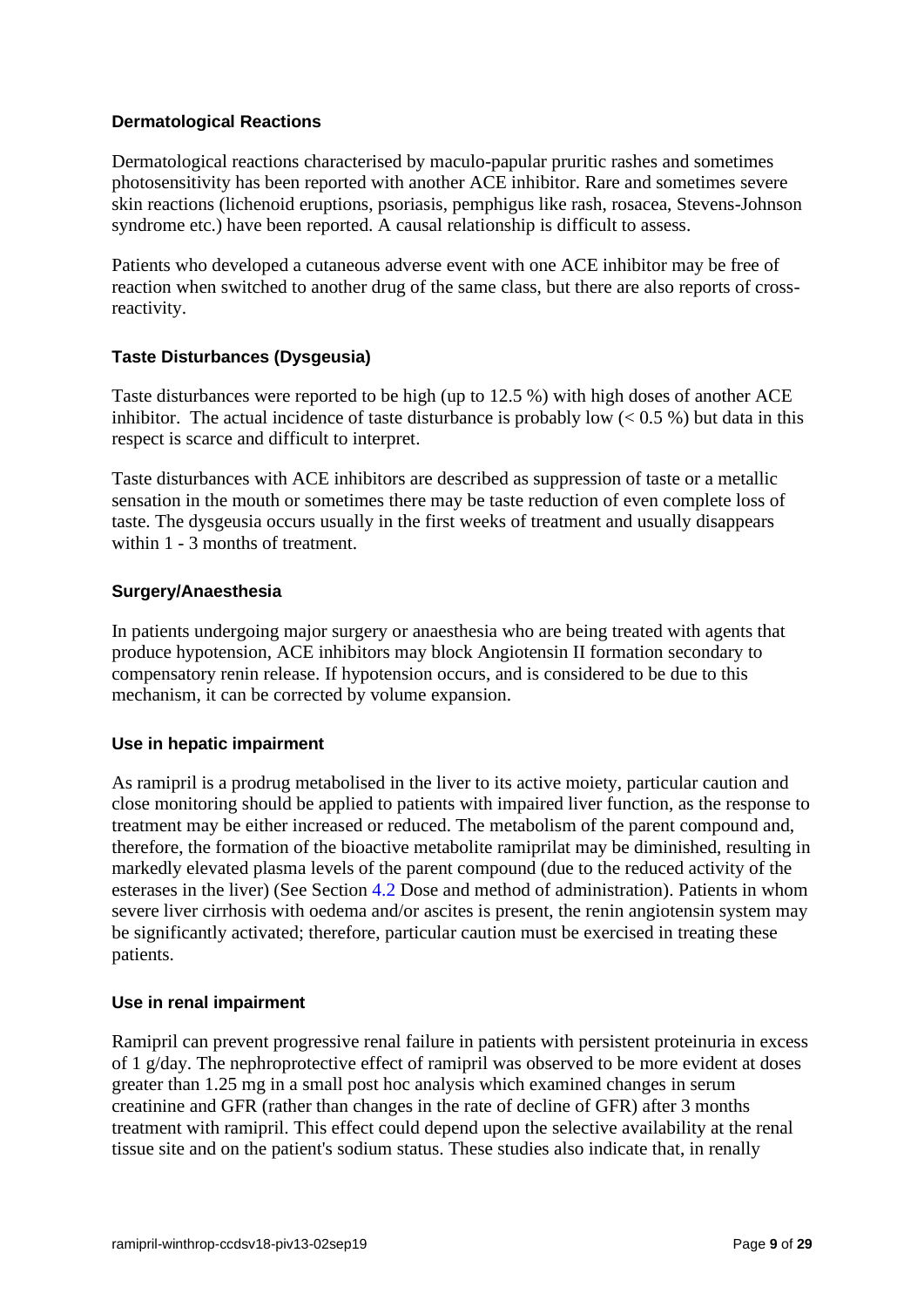impaired patients, higher doses of ramipril did not represent a higher risk than did lower doses of ramipril.

As a consequence of inhibiting the renin-angiotensin-aldosterone system, changes in renal function may be anticipated in susceptible individuals. In patients with severe congestive heart failure whose renal function may depend on the activity of the renin-angiotensinaldosterone system, treatment with angiotensin converting enzyme inhibitors, including ramipril may be associated with oliguria and/or progressive azotemia and (rarely) with acute renal failure and/ or death.

In patients after renal transplantation, there is a risk of renal impairment.

In clinical studies in hypertensive patients with unilateral or bilateral renal artery stenosis, increases in blood urea nitrogen and serum creatinine were observed in 20 % of patients. These increases are usually reversible upon discontinuation of ACE treatment and/or diuretic therapy. In such patients, renal function should be monitored during the first few weeks of therapy.

Patients with unilateral renal artery disease present a special problem as deterioration of function may not be apparent from measurement of blood urea nitrogen and serum creatinine. Even a small increase in serum creatinine may be indicative of unilateral loss of renal function.

Some hypertensive patients with no apparent pre-existing renal vascular disease have developed increases in blood urea and serum creatinine which is usually minor and transient, especially when ramipril has been given concomitantly with a diuretic in patients with preexisting renal impairment. Dosage reduction of ramipril and/ or discontinuation of the diuretic may be required. Additionally, in patients with renal insufficiency, serum potassium should be monitored more frequently as there is a risk of hyperkalaemia.

There is insufficient experience in the use of ramipril in patients with severe renal impairment (ie. creatinine clearance less than 20 mL/min/1.73 m<sup>2</sup> body surface area).

Ramipril is not suitable for the treatment of patients requiring haemodialysis for endstage renal failure since only negligible amounts are dialysable.

Evaluation of the hypertensive patient or patient with heart failure should always include assessment of renal function (See Section [4.2](#page-1-0) Dose and method of administration). If a deterioration in renal function has occurred after treatment with one ACE inhibitor, then it is likely to be precipitated by another and in these patients, other classes of antihypertensive agent should be preferred.

## **Use in the elderly**

In clinical trials, no overall difference in effectiveness or safety has been observed between patients over 65 and younger patients. However, since both liver and kidney function may decline with age, the starting dose of ramipril should be reduced to 1.25 mg daily. Some elderly patients may be particularly responsive to ACE inhibitors. Evaluation of renal function at the beginning of treatment is recommended.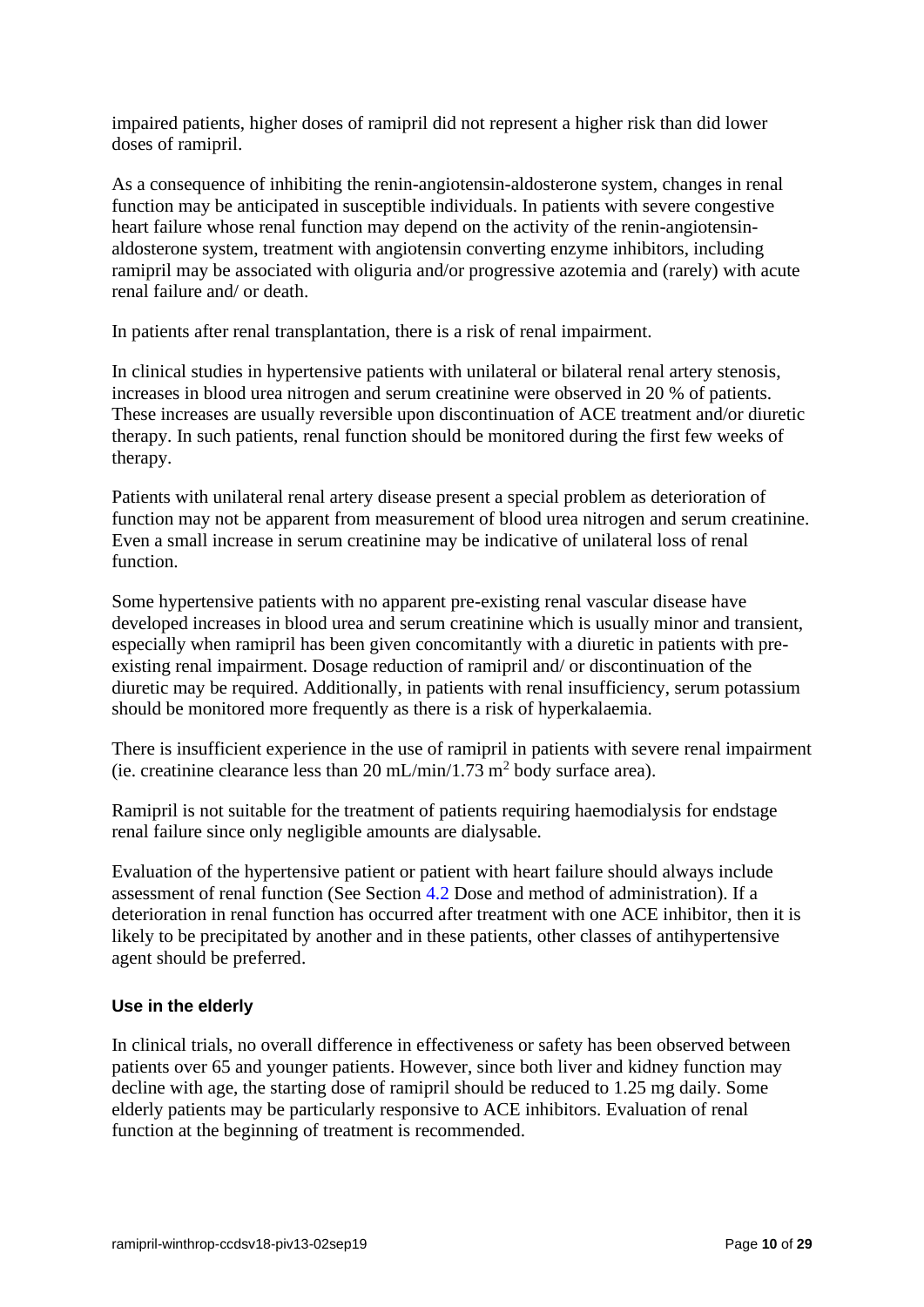## **Paediatric use**

The safety and effectiveness of ramipril have not been established in children.

#### **Effects on laboratory tests**

The serum sodium level may decrease. Elevation of serum potassium may occur, since ramipril leads to a decrease in aldosterone secretion; potassium-sparing diuretics or potassium supplements should therefore be avoided. Increases in serum bilirubin and/or liver enzymes have been observed. Mild to severe decreases in haemoglobin (also due to haemolytic anaemia), red blood cells platelets and white blood cells have been observed with ACE inhibitors. Eosinophilia has also been seen. Raised titres of antinuclear antibodies have been observed with other ACE inhibitors.

## <span id="page-10-0"></span>**4.5 INTERACTIONS WITH OTHER MEDICINES AND OTHER FORMS OF INTERACTIONS**

#### **Sacubitril/valsartan**

The concomitant use of ACE inhibitors with sacubitril/valsartan therapy is contraindicated as this increases the risk of angioedema (see Section [4.3](#page-3-1) Contraindications).

#### **Extracorporeal treatments**

Extracorporeal treatments leading to contact of blood with negatively charged surfaces must be avoided, such as dialysis or haemofiltration with high-flux dialyser membranes and lowdensity lipoprotein apheresis with dextran sulfate due to the risk of severe anaphylactoid reactions.

#### **Aliskiren-containing medicines**

The combination of ramipril with aliskiren-containing medicines is contraindicated in patients with diabetes mellitus or with moderate to severe renal impairment (creatinine clearance <60 mL/min) and is not recommended in other patients (see Section [4.3](#page-3-1) Contraindications and Section [4.4](#page-3-0) Special warnings and precautions for use).

#### **Angiotensin II receptor antagonists (AIIRAs)**

The use of ramipril in combination with an AIIRA is contraindicated in patients with diabetic nephropathy and is not recommended in other patients.

#### **Antihypertensive drugs**

Possible potentiation of the antihypertensive effect must be anticipated when ramipril is administered concurrently with other antihypertensive agents and other substances with antihypertensive potential (eg. nitrates, tricyclic antidepressants, anaesthetics). Regular monitoring of serum sodium is recommended in patients undergoing concurrent diuretic therapy.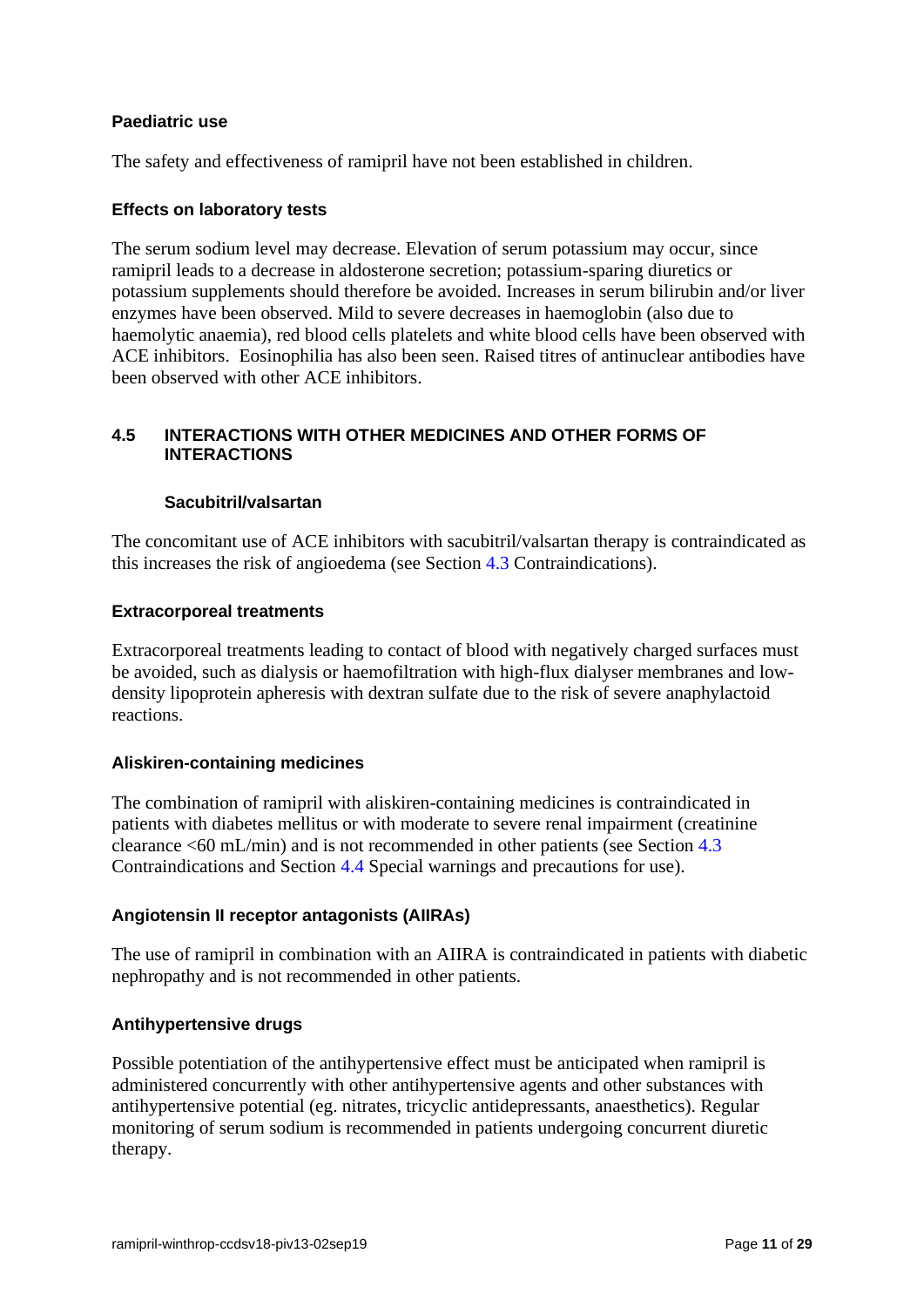## **Vasopressor sympathomimetics**

The antihypertensive effect of ramipril may be reduced by concurrent administration of vasopressor sympathomimetics. Particularly close blood pressure monitoring is recommended.

#### **Diuretics**

Patients on diuretics, especially those in whom diuretic therapy was recently instituted, may occasionally experience an excessive reduction of blood pressure after initiation of therapy with ramipril. The possibility of hypotensive effects with ramipril can be minimised by either discontinuing the diuretic or increasing the salt intake prior to initiation of treatment with ramipril. If this is not possible, the starting dose should be reduced (See Section [4.2](#page-1-0) Dose and method of administration). Regular monitoring of serum sodium is necessary in patients undergoing concurrent diuretic therapy.

#### **Potassium supplements, potassium sparing diuretics**

Ramipril can attenuate potassium loss caused by thiazide diuretics. Potassium sparing diuretics (spironolactone, amiloride, triamterene and others), potassium supplements, potassium salts or other medicinal products (eg trimethoprim containing medicines) that may increase serum potassium levels can increase the risk of hyperkalaemia. This increase can sometimes be severe, and should be anticipated. Therefore, if concomitant use of such agents is indicated, they should be given with caution, and the patient's serum potassium should be monitored frequently.

#### **Lithium**

Excretion of lithium may be reduced by ACE inhibitors. Increased serum lithium levels and symptoms of lithium toxicity (eg. cardiotoxic and neurotoxic effects) have been reported in patients receiving ACE inhibitors during therapy with lithium. These drugs should be coadministered with caution, and frequent monitoring of serum lithium levels is recommended. If a diuretic is also used, the risk of lithium toxicity may be increased.

#### **NSAIDS**

As with other ACE inhibitors, a decrease in the antihypertensive effects of ramipril in patients taking non-steroidal anti-inflammatory drugs (eg. acetylsalicylic acid, phenylbutazone, indometacin) is to be anticipated. Furthermore, concomitant treatment of ACE inhibitors and NSAIDs may lead to an increased risk of worsening renal function and an increase in serum potassium.

## **Combination use of ACE inhibitors or angiotensin receptor antagonists, antiinflammatory drugs and thiazide diuretics**

Concomitant use of a renin-angiotensin system inhibiting drug (ACE-inhibitor or angiotensin receptor antagonist), an anti-inflammatory drug (NSAID, including COX-2 inhibitor) and a thiazide diuretic may increase the risk of renal impairment. This includes use in fixed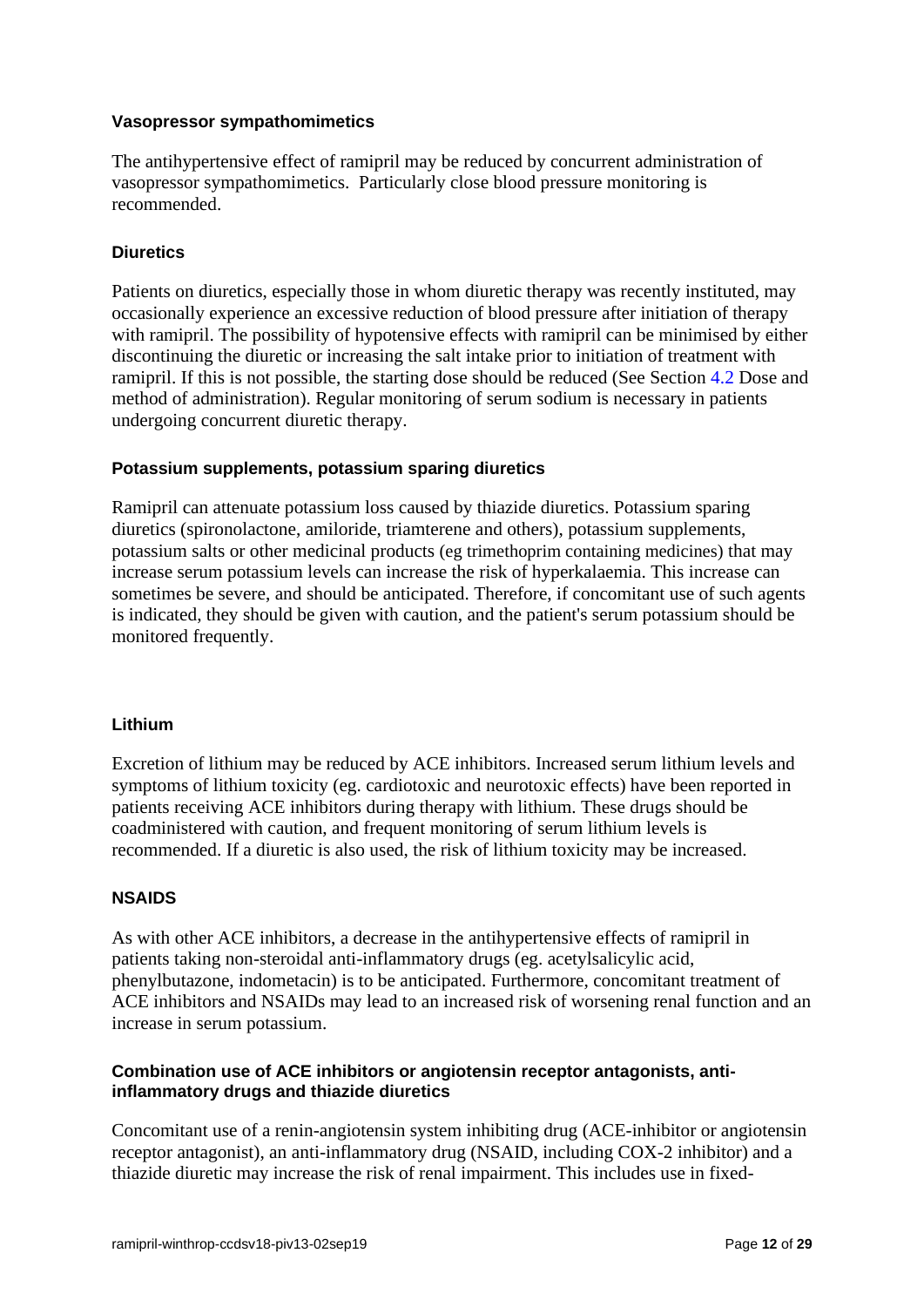combination products containing more than one class of drug. The combination of these agents should be administered with caution, especially in the elderly and in patients with preexisting renal impairment. Renal function (serum creatinine) should be monitored after initiation of concomitant therapy, and periodically thereafter.

#### **Anaesthetics**

General anaesthetics or anaesthetics with an antihypertensive action may cause the blood pressure to drop further in patients taking ramipril. Appropriate counter-measures, such as increasing the blood volume or, if necessary, administering angiotensin II, should be taken before or during surgery.

#### **Antidiabetic agents**

ACE inhibitors may reduce insulin resistance. The possibility of an increased blood sugar reduction must be considered in patients treated concurrently with ramipril and antidiabetic agents such as insulin and sulphonylurea derivatives. Particularly close blood glucose monitoring is, therefore, recommended in the initial phase of co-administration.

#### **Vildagliptin**

An increased incidence of angioedema was found in patients taking ACE inhibitors and vildagliptin.

#### **Heparin**

A rise in serum potassium concentration is possible when ramipril and heparin are administered concurrently.

#### **Alcohol**

Concomitant administration with alcohol may lead to increased vasodilation. Ramipril may potentiate the effect of alcohol.

#### **Desensitisation therapy**

The likelihood and severity of anaphylactic and anaphylactoid reactions to insect venom is increased under ACE inhibition. It is assumed that this effect may also occur in connection with other allergens.

#### **Other**

Allopurinol, immunosuppressants, corticosteroids, procainamide, cytostatic agents and other substances that may change the blood picture. The likelihood of blood picture changes is increased when ramipril is administered with these substances.

A high intake of dietary salt may decrease the effects of antihypertensive medication.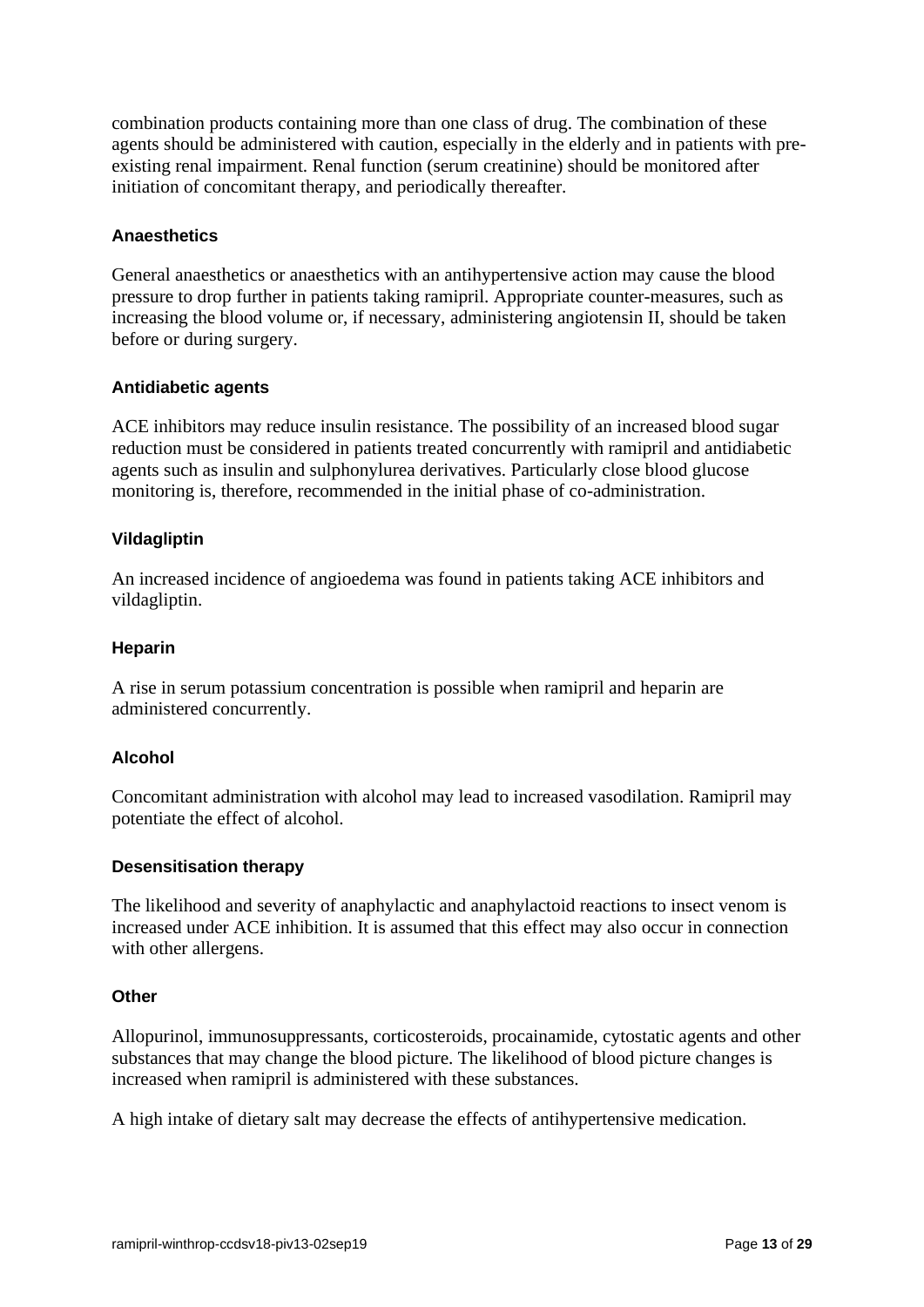mTOR inhibitors (e.g. temsirolimus): An increased incidence of angioedema was observed in patients taking ACE inhibitors and mTOR inhibitors (mammalian target of rapamycin inhibitors).

Neprilysin (NEP) inhibitors: An increased risk of angioedema has been reported with concomitant use of ACE inhibitors and NEP inhibitors.

# **4.6 FERTILITY, PREGNANCY AND LACTATION**

# **Effects on fertility**

No data available.

## **Use in pregnancy**

Category D.

As with all ACE inhibitors, ramipril must not be taken during pregnancy. Pregnancy must be excluded before starting treatment with ramipril and avoided during the treatment. Otherwise there is a risk of harm to the foetus.

If a patient intends to become pregnant, treatment with ACE inhibitors must be discontinued and replaced by another form of treatment.

If a patient becomes pregnant while on ACE inhibitors, she must immediately inform her doctor to discuss a change in medication and further management.

There are no adequate and well-controlled studies of ramipril in pregnant women. Data, however, show that ramipril crosses the human placenta. Post marketing experience with all ACE inhibitors suggests that exposure in utero may be associated with hypotension and decreased renal perfusion in the foetus. ACE inhibitors have also been associated with foetal death in utero.

A historical cohort study in over 29,000 infants born to non-diabetic mothers has shown 2.7 times higher risk for congenital malformations in infants exposed to any ACE inhibitor during the first trimester compared to no exposure. The risk ratios for cardiovascular and central nervous system malformations were 3.7 times (95% confidence interval 1.89 to 7.3) and 4.4 times (95% confidence interval 1.37 to 14.02) respectively, compared to no exposure.

When ACE inhibitors have been used during the second and third trimesters of pregnancy, there have been reports of neonatal hypotension, renal failure, skull hypoplasia and death.

Oligohydramnios has also been reported, presumably resulting from decreased foetal renal function; oligohydramnios has been associated with foetal limb contractures, craniofacial malformations, hypoplastic lung development, and intrauterine growth retardation. Prematurity and patent ductus arteriosus have been reported, although it is not clear whether these occurrences were due to the ACE-inhibitor exposure or to the mother's underlying disease.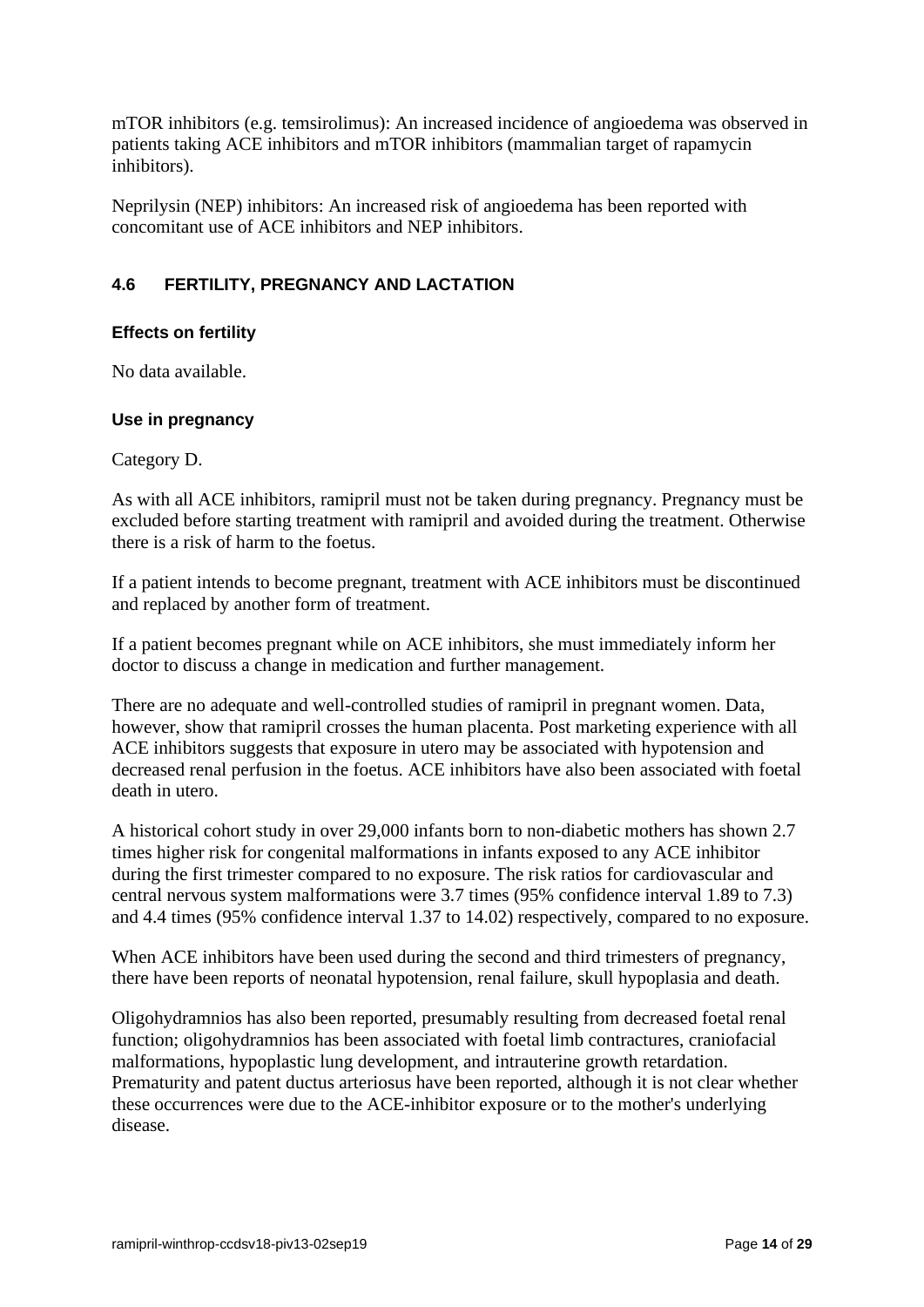## **Use in lactation**

Ingestion of a single 10 mg dose of ramipril resulted in undetectable amounts of ramipril and its metabolites in breast milk. However, there is evidence that ramiprilat is excreted in rat milk, hence ramipril should not be given to nursing mothers. If treatment with ramipril is necessary during lactation, the patient should not breast feed.

# **4.7 EFFECTS ON ABILITY TO DRIVE AND USE MACHINES**

The antihypertensive effect in individual cases may be symptomatic. Some adverse effects (e.g. some symptoms of reduction in blood pressure such as light-headedness, dizziness) may impair the patient's ability to concentrate and react. Treatment with any blood pressure lowering agent may, therefore, affect the ability to drive, cross the road safely or operate machinery, especially at the start of treatment or when changing over from other preparations, or during concomitant use of alcohol.

# <span id="page-14-0"></span>**4.8 ADVERSE EFFECTS (UNDESIRABLE EFFECTS)**

Ramipril has been evaluated for safety in over 4 000 patients with hypertension. The frequency of adverse reactions associated with ramipril was low in clinical trials. Generally, adverse reactions are mild and transient, and do not require discontinuation of therapy. The most frequently reported adverse reactions are nausea, dizziness and headache. Cough has been reported in clinical trials with an incidence of between less than 2 % and up to 5.5%.

In placebo-controlled trials, however, there was an excess of upper respiratory infection and flu syndrome in the ramipril group. As these studies were carried out before the relationship of cough to ACE inhibitors was recognised, some of these events may represent ramiprilinduced cough.

When used to treat nephropathy, the risks of ramipril therapy are no greater than when it is used to treat hypertension.

Similarly, the available information available from the HOPE study in 9200 patients does not reveal any increased risk of treatment with 10 mg ramipril in high risk cardiovascular patients or in diabetics.

The following lists adverse events reported in clinical trials with an incidence of greater than 2 % (more common) and those with an incidence of equal to or less than 2 % (less common).

## **More Common**

## *Cardiovascular*

Symptomatic hypotension characterised by dizziness, weakness, nausea, headache, palpitations, tiredness, dizziness, lightheadedness, impaired reactions or tinnitus may occur particularly at initiation of treatment or after increasing the dose of ramipril (see Section [4.4](#page-3-0) Special warnings and precautions for use). Orthostatic blood pressure decreased (disturbed orthostatic regulation), syncope.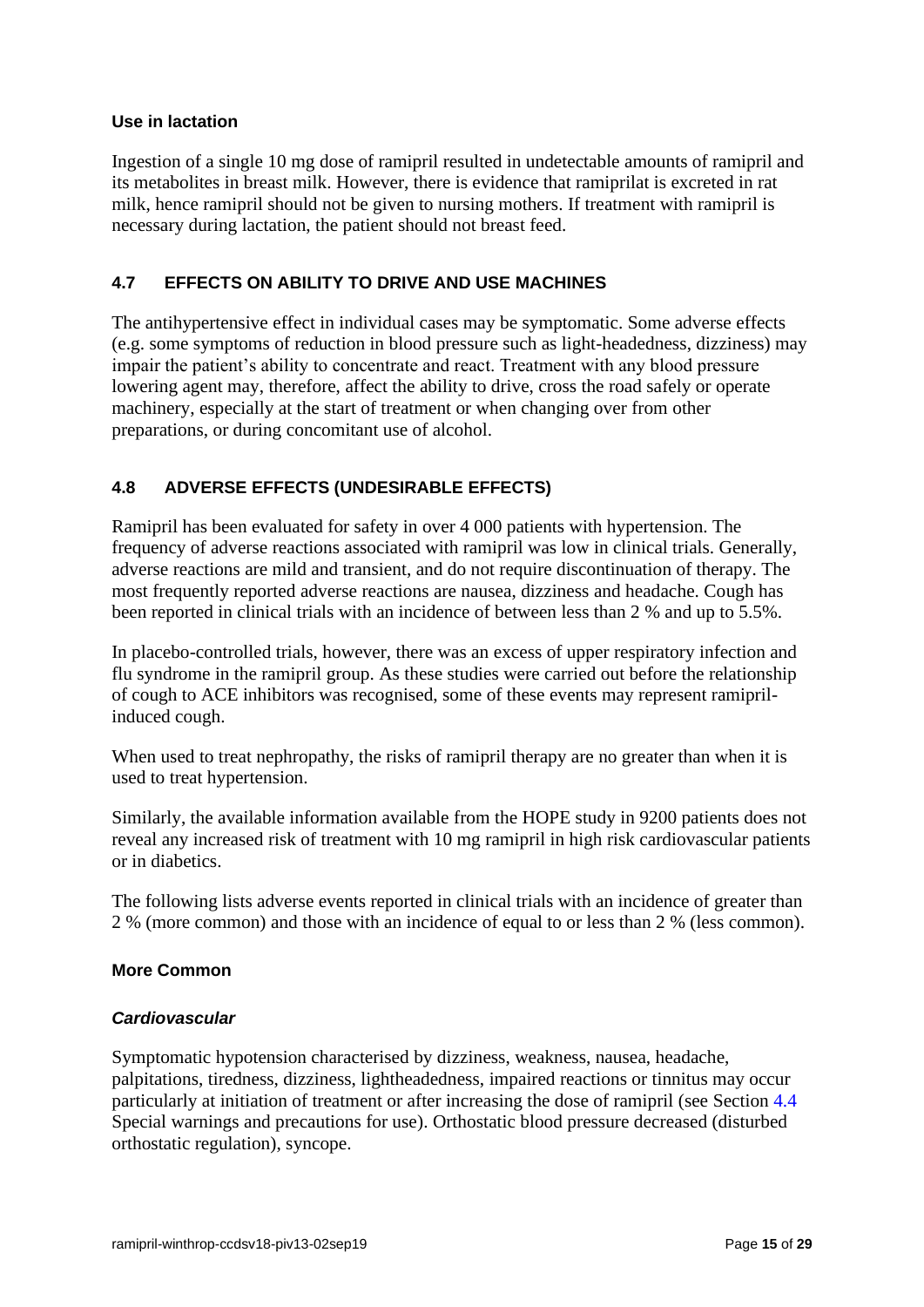## *Gastrointestinal*

Nausea, vomiting, abdominal pain and diarrhoea may occur, but these reactions are often transient. Gastrointestinal inflammation, digestive disturbances, abdominal discomfort, dyspepsia.

#### *Dermatologic*

Apparent hypersensitivity reactions (manifested by dermatitis, pruritus, or rash, with or without fever see Section [4.4](#page-3-0) Special warnings and precautions for use). Rash in particular maculo-papular.

#### *Cough*

A persistent, dry (non-productive) and/or tickling cough has been reported with ramipril as with other ACE inhibitors. Bronchitis, sinusitis, dyspnoea.

#### *Musculoskeletal and connective tissue disorders*

Muscle spasms (muscle cramps), myalgia.

#### *Metabolism and nutrition disorders*

Blood potassium increased.

#### *General disorders and administration site conditions*

Chest pain, fatigue.

#### **Less Common**

#### *Cardiovascular*

Peripheral oedema, flushing and disturbed orthostatic regulation may be observed. Isolated cases of syncope, angina pectoris, arrhythmias, chest pain, palpitations, tachycardia, myocardial ischaemia and myocardial infarction have been observed. Exacerbation of perfusion disturbances due to vascular stenosis. Cerebral ischaemia leading to transient ischaemic attacks or stroke. Vasculitis.

#### *Renal*

Some hypertensive patients with no apparent pre-existing renal disease have developed minor, usually transient, increases in BUN and serum creatinine when taking ramipril, particularly when ramipril was given concomitantly with a diuretic (see Section [4.4](#page-3-0) Special warnings and precautions for use). Impairment of renal function (isolated cases progressing to acute renal failure) may develop. Deterioration of pre-existing proteinuria (although ACE inhibitors usually reduce proteinuria) or an increase in urinary output may occur. Blood urea and blood creatinine may also be increased.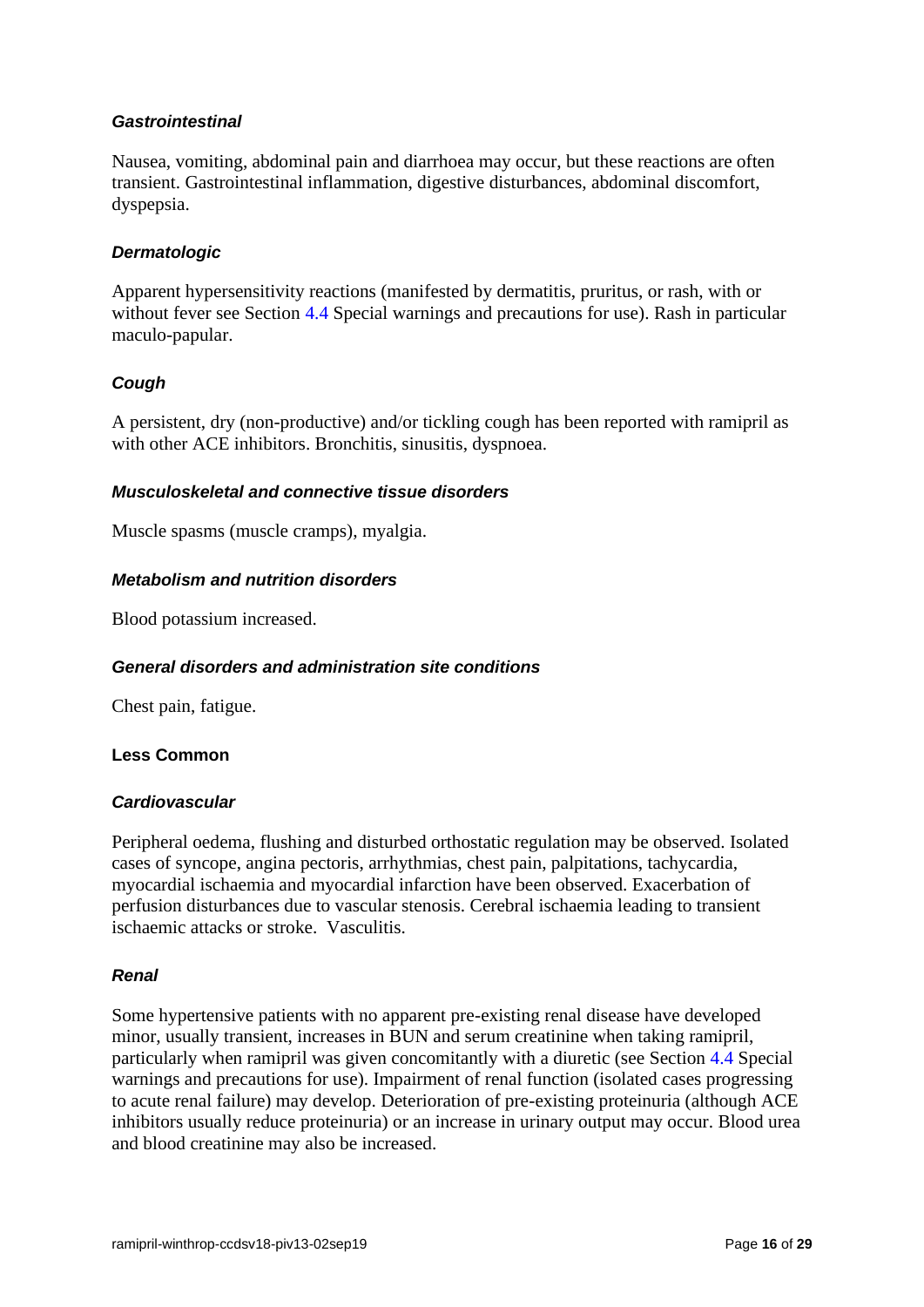# *Angioedema*

In uncommon cases angioedema, and rarely including fatal angioedema, has occurred during therapy with ACE inhibitors, including ramipril. If laryngeal stridor or angioedema of the face, tongue or glottis occurs, treatment with ramipril must be discontinued and appropriate therapy started immediately (See Section [4.4](#page-3-0) Special warnings and precautions for use).

## *Gastrointestinal*

Abdominal or gastric pain including gastritis (sometimes with enzyme changes suggesting pancreatitis), pancreatitis (cases of fatal outcome have been exceptionally reported with ACE inhibitors), pancreatic enzymes increased, small bowel angioedema, anorexia, decreased appetite, constipation, dry mouth, dysphagia, gastroenteritis, increased salivation, taste or smell disturbances, ageusia (loss of taste), dysgeusia (taste disturbances).

## *Hepatobiliary disorder*

Hepatic enzymes and/or bilirubin conjugated increased.

# *Dermatologic, mucosal and cutaneous*

Reactions such as conjunctivitis, urticaria, pruritus, alopecia, onycholysis, precipitation and/or intensification of Raynaud's phenomenon and hyperhidrosis (sweating) have been observed (See also Section [4.4](#page-3-0) Special warnings and precautions for use).

## *Neurologic and Psychiatric*

Amnesia, confusion, convulsions, depressed mood, depression, disorders of balance, hearing loss, headache (not causally related to reduction in blood pressure), insomnia, loss of appetite, nervousness, anxiety, neuralgia, neuropathy, paraesthesia, restlessness, somnolence, tinnitus, tremor, vertigo, sleep disorders including somnolence (drowsiness) and vision disturbances, including blurred vision.

## *Blood and lymphatic system disorders*

Eosinophilia.

## *Respiratory, thoracic and mediastinal disorders*

Bronchospasm including asthma aggravated, nasal congestion.

## *Reproductive system and breast disorders*

Impotence and reduced libido (as generally possible in unusually low blood pressure and as possible consequence of other adverse effects).

## *Musculoskeletal and connective tissue disorders*

Arthralgia.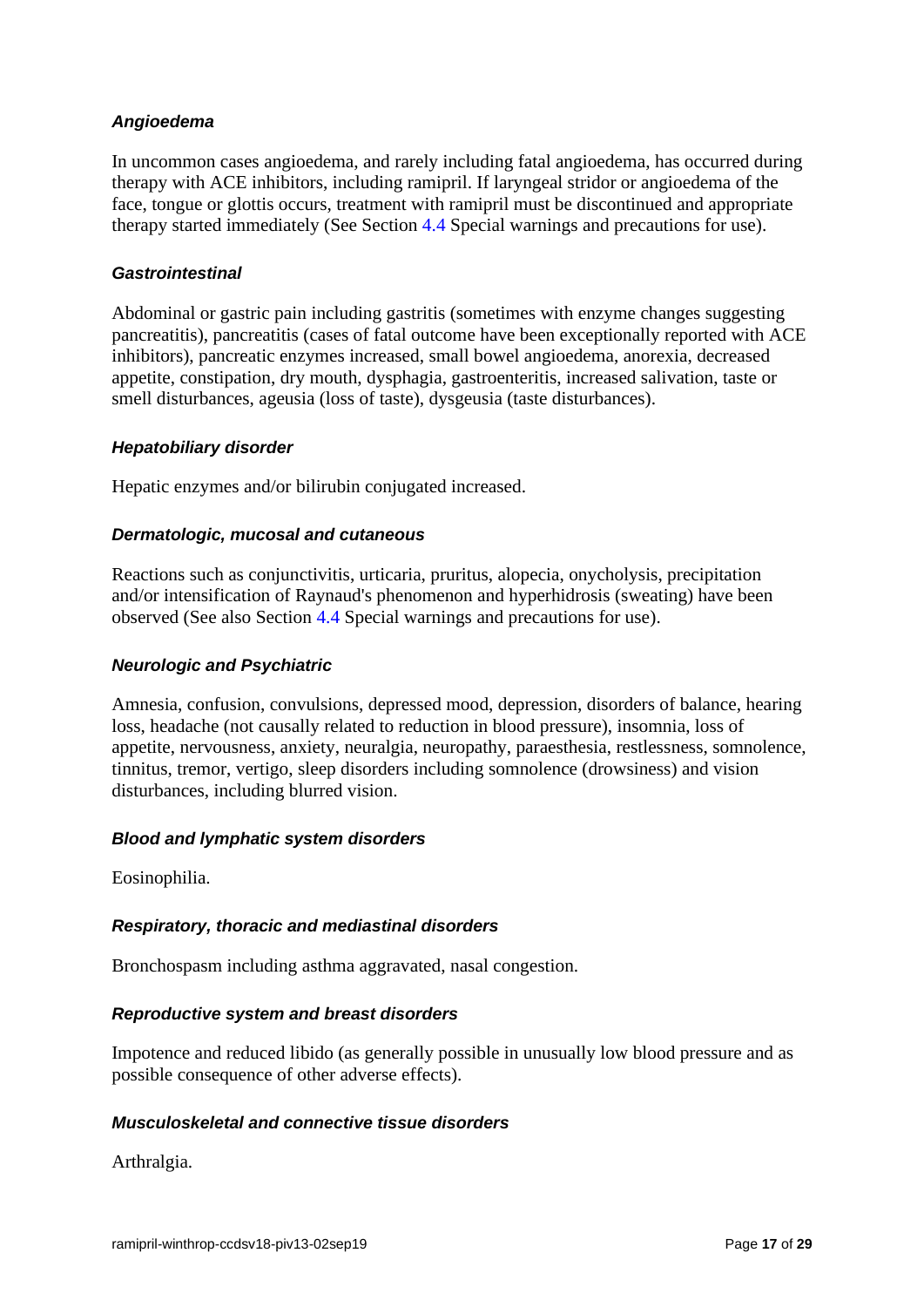## *General disorders and administration site conditions*

Pyrexia (fever).

#### **Other**

Rarely, cholestatic jaundice, liver damage (including acute liver failure), have been reported. Also photosensitivity reactions and purpura have occurred. The likelihood and the severity of anaphylactic and anaphylactoid reactions may be increased whilst taking ACE inhibitors. This must be considered when desensitisation is performed. Isolated cases of agranulocytosis, pancytopenia or bone marrow depression or failure may occur.

#### *Blood and lymphatic system disorders*

Decreased white blood cell count (including neutropenia or agranulocytosis), red blood cell count, haemoglobin and platelet count, haemolytic anaemia.

#### *Nervous system disorders*

Balance disorder, cerebral ischaemia including ischaemic stroke and transient ischaemic attack, psychomotor skills impaired (impaired reactions), burning sensation, parosmia (smell disturbances).

#### *Ear and labyrinth disorders*

Hearing impairment.

#### *Gastrointestinal disorders*

Glossitis, aphtous stomatitis (inflammatory reactions of the oral cavity).

#### *Skin and subcutaneous tissue disorders*

Exfoliative dermatitis, toxic epidermal necrolysis, Stevens-Johnson syndrome, erythema multiforme, pemphigus, psoriasis aggravated, dermatitis psoriasiform, pemphigoid or lichenoid exanthema or enanthema, alopecia.

#### *Endocrine disorders*

Syndrome of inappropriate antidiuretic hormone secretion (SIADH).

## *Metabolism and nutrition disorders*

Blood sodium decreased.

#### *Vascular disorders*

Hypoperfusion (exacerbation of perfusion disturbances), Raynaud's phenomenon.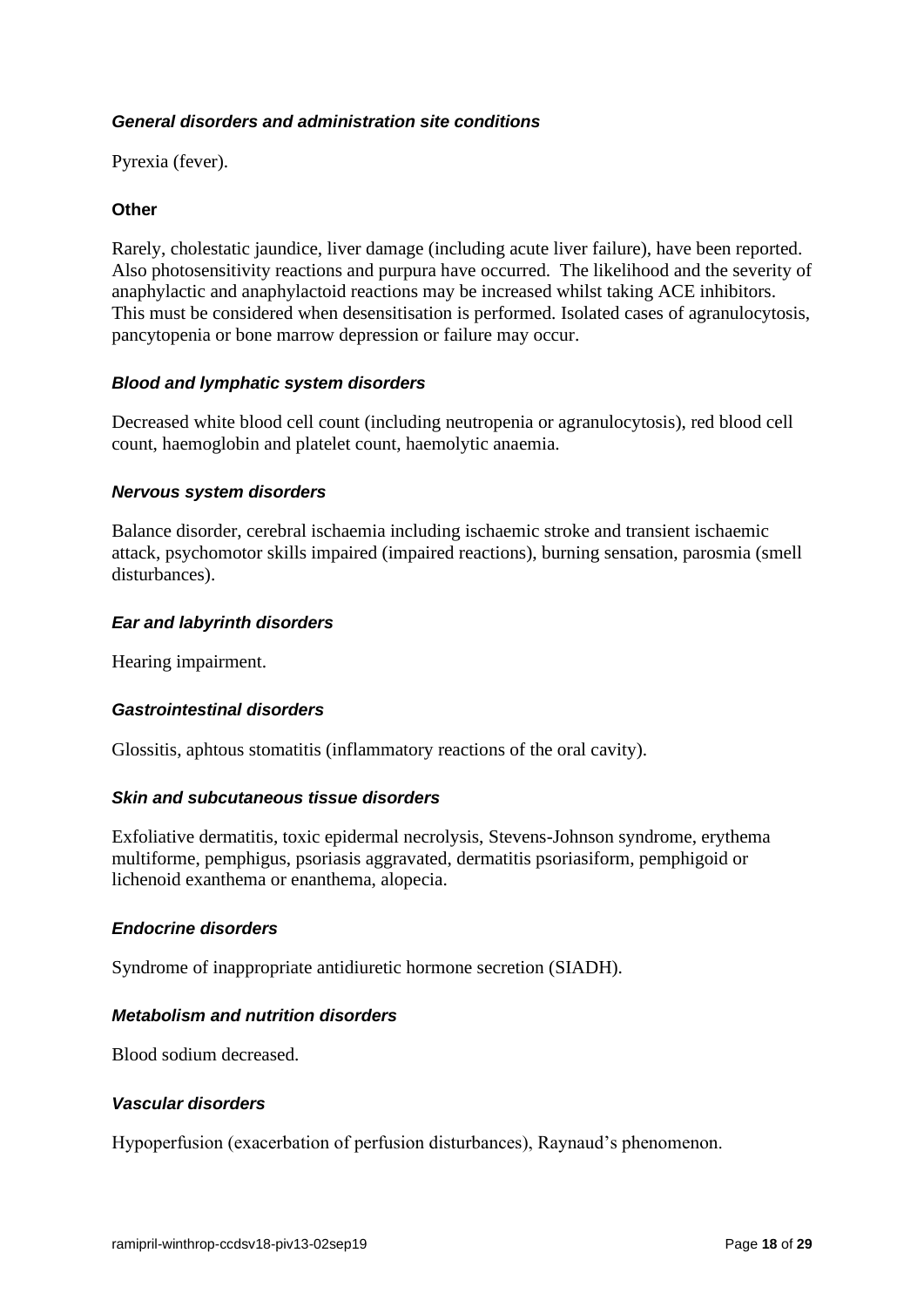## *General disorders and administration site conditions*

Asthenia (weakness).

## *Immune system disorders*

Anaphylactic or anaphylactoid reactions (severe anaphylactic and anaphylactoid reactions to insect venoma is increased under ACE inhibition), antinuclear antibody increased.

## *Hepatobiliary disorders*

Heptocellular damage, acute hepatic failure, cholestatic or cytolytic hepatitis (fatal outcome has been very exceptional).

## *Reproductive system and breast disorders*

Gynaecomastia.

## *Psychiatric disorders*

Confusional state, disturbance in attention.

## **Reporting suspected adverse reactions**

Reporting suspected adverse reactions after registration of the medicinal product is important. It allows continued monitoring of the benefit-risk balance of the medicinal product. Healthcare professionals are asked to report any suspected adverse reactions at [www.tga.gov.au/reporting-problems.](http://www.tga.gov.au/reporting-problems)

## **4.9 OVERDOSE**

In cases of overdose, the following may occur: excessive peripheral vasodilation, severe hypotension, shock, bradycardia, electrolyte disturbances, renal failure.

The treatment given depends on how and when the drug was taken and on the type and severity of symptoms. Steps must be taken to eliminate ramipril which has not yet been absorbed (e.g. administration of adsorbants during the first 30 minutes if possible). Vital and organ functions must be monitored under intensive care conditions, and safeguarded if necessary. In case of hypotension, administration of  $\alpha$ 1-adrenergic agonists should be considered in addition to volume and salt substitution.

No experience is available concerning the efficacy of forced diuresis, altering urine pH, haemofiltration, or dialysis in speeding up the elimination of ramipril or ramiprilat. If dialysis or haemofiltration is considered, consideration must be given to the fact that ramipril is contraindicated with certain high flux filtration membranes and with dextran sulfate LDL apheresis (see Section [4.3](#page-3-1) Contraindications).

For information on the management of overdose, contact the Poisons Information Centre on 13 11 26 (Australia).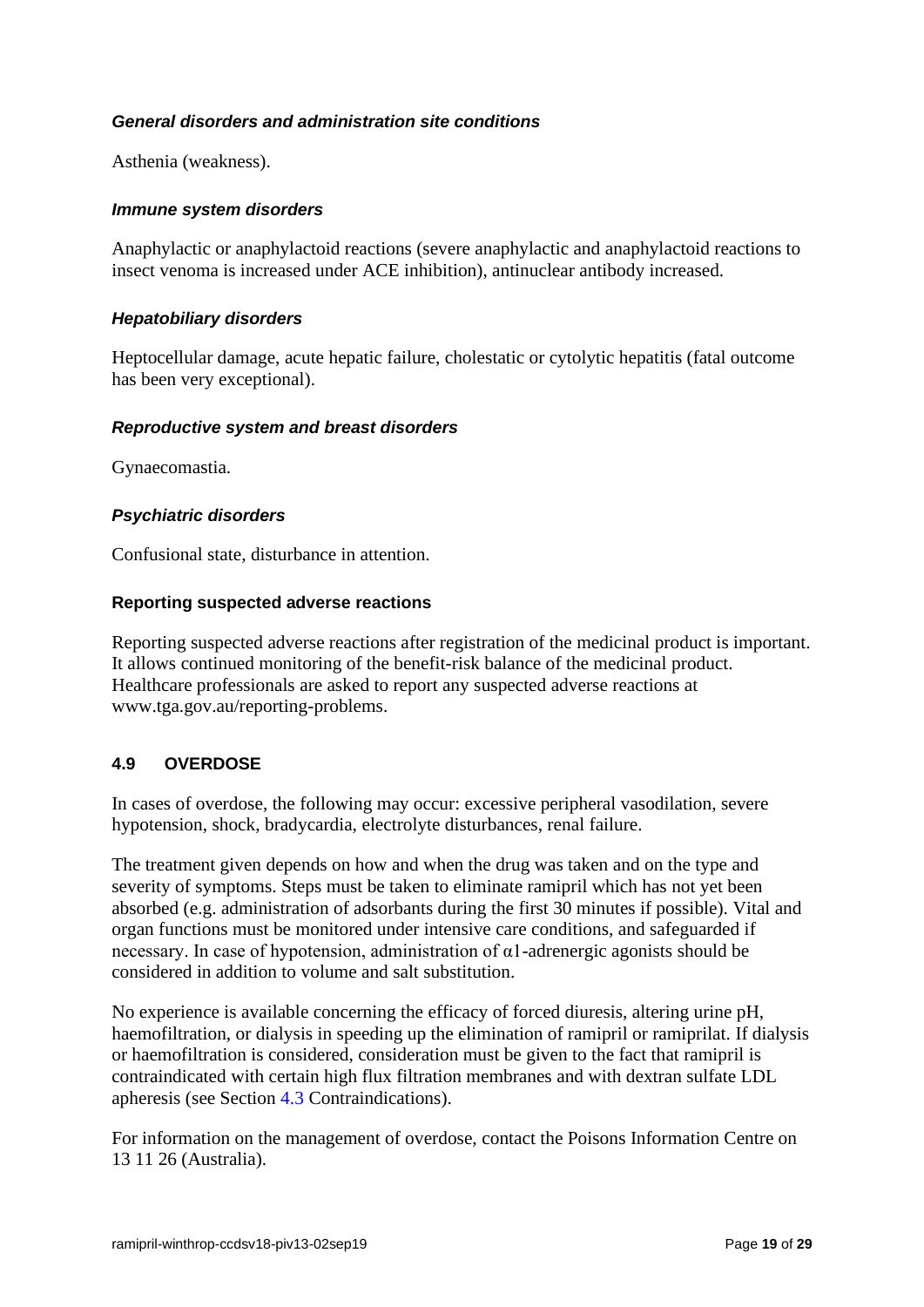# **5 PHARMACOLOGICAL PROPERTIES**

# **5.1 PHARMACODYNAMIC PROPERTIES**

Pharmacotherapeutic group: ACE Inhibitors, plain, ATC code C09AA05.

Single doses of ramipril of 2.5 - 20 mg produce approximately 60 - 80 % inhibition of ACE activity 4 hours after dosing with approximately 40 - 60% inhibition after 24 hours. Multiple oral doses of ramipril of 2.0 mg or more cause plasma ACE activity to fall by more than 90 % 4 hours after dosing, with over 80 % inhibition of ACE activity remaining 24 hours after dosing. The more prolonged effect of even small multiple doses presumably reflects saturation of ACE binding sites by ramiprilat and relatively slow release from those sites.

# **Mechanism of action**

Ramipril is a prodrug which, after absorption from the gastrointestinal tract, is hydrolysed in the liver to form the active moiety, ramiprilat. Ramipril and ramiprilat inhibit angiotensinconverting enzyme (ACE) which is identical to KININASE II. This converting enzyme (ACE) is a peptidyl dipeptidase that catalyses the conversion of angiotensin I to the vasoconstrictor substance, angiotensin II. Angiotensin II also stimulates aldosterone secretion by the adrenal cortex, thus inhibition of ACE results in decreased plasma angiotensin II, which leads to decreased vasopressor activity and to decreased aldosterone secretion. The latter decrease may result in a small increase in serum potassium.

KININASE II is one of the enzymes responsible for the degradation of bradykinin, a potent vasodepressor peptide. The inhibition of KININASE II activity by ramipril prevents the degradation of bradykinin thus leading to increased levels of this potent vasodepressor substance. While the mechanism through which ramipril lowers blood pressure is believed to be primarily suppression of the renin-angiotensin-aldosterone system, ramipril has an antihypertensive effect even in patients with low renin hypertension. Although ramipril was antihypertensive in all races studied, black hypertensive patients (usually a low renin hypertensive population) had a smaller average response to monotherapy than non-black patients.

The nephroprotective effects of ramipril are in addition to its antihypertensive action. These effects are a result of its beneficial effects on glomerular permeability which reduces protein filtration (an intrinsically toxic biological process) and thus contributes to its antiproteinuria effects.

## **Clinical trials**

## *Hypertension*

Administration of ramipril to patients with mild to moderate hypertension results in a reduction of both supine and standing blood pressure to about the same extent with no compensatory tachycardia. Symptomatic postural hypotension is infrequent, although it can occur in patients who are salt and/or volume depleted (See Section [4.4](#page-3-0) Special warnings and precautions for use). Use of ramipril in combination with thiazide diuretics gives a blood pressure lowering effect greater than that seen with either agent alone.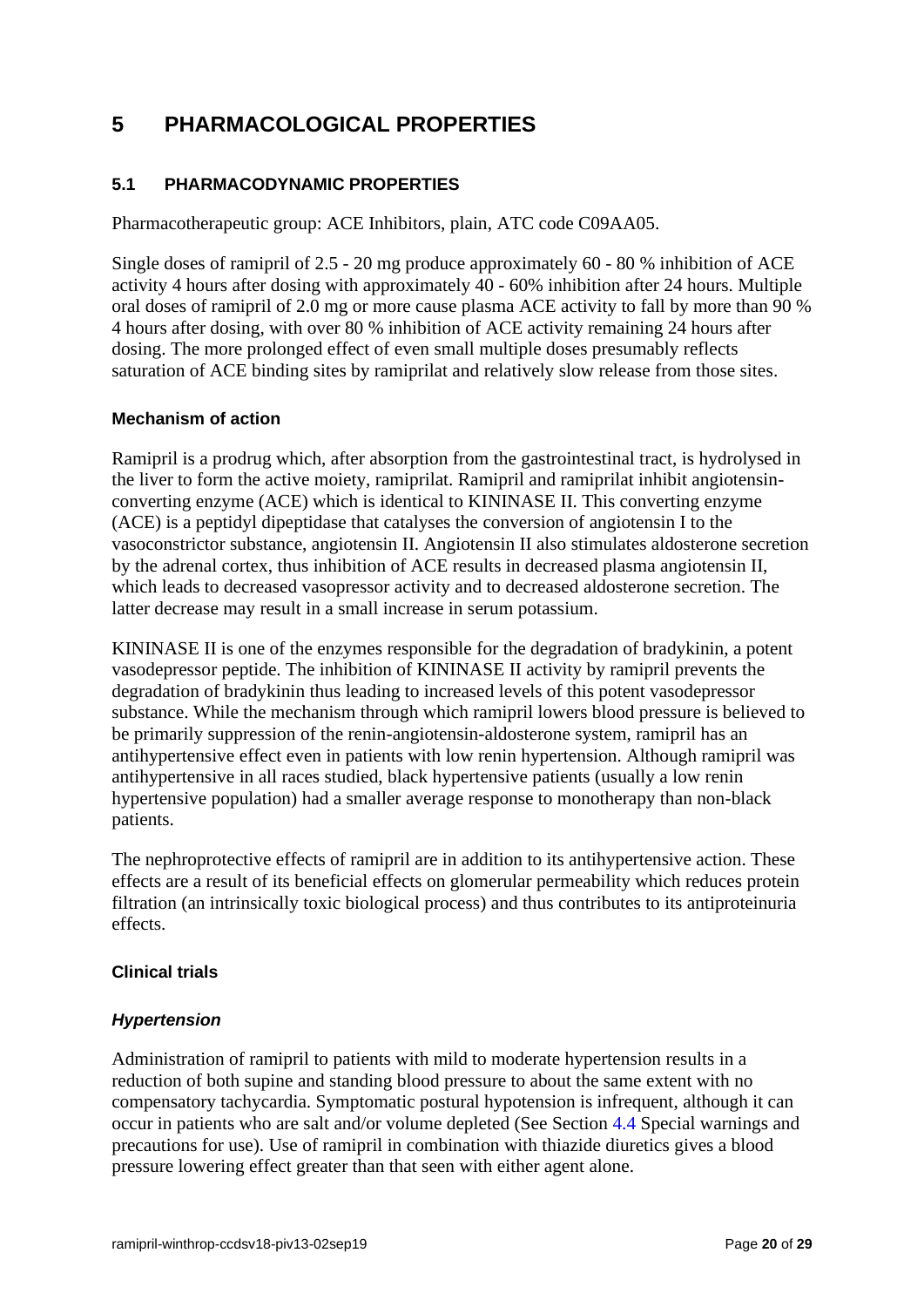In single-dose studies, doses of 5 - 20 mg of ramipril lowered blood pressure within 1- 2 hours, with peak reductions achieved 3 - 6 hours after dosing. The antihypertensive effect of a single dose persisted for 24 hours. In longer term (4 - 12 weeks) controlled studies, once - daily doses of 2.5 - 10 mg were similar in their effect, lowering supine or standing systolic and diastolic blood pressures 24 hours after dosing by about 6/4 mmHg more than placebo. In comparisons of peak vs trough effect, the trough effect represented about 50 - 60 % of the peak response.

In most trials, the antihypertensive effect of ramipril increased during the first several weeks of repeated measurements. The antihypertensive effect of ramipril has been shown to continue during long-term therapy for at least 2 years. Abrupt withdrawal of ramipril has not resulted in a rapid increase in blood pressure.

Interaction studies of ramipril and thiazides have been carried out. Limited experience in controlled and uncontrolled trials combining ramipril with a calcium channel blocker, a loop diuretic, or triple therapy (beta-blocker, vasodilator, and a diuretic) indicate no unusual drugdrug interactions. Other ACE inhibitors have had less than additive effects with beta adrenergic blockers, presumably because both drugs lower blood pressure by inhibiting parts of the renin-angiotensin system.

# *Myocardial infarction*

The efficacy of ramipril has been established in a study of 2 000 patients with myocardial infarction who showed clinical signs of heart failure (ACUTE INFARCT RAMIPRIL EFFICACY). Treatment with ramipril resulted in a significant improvement in survival and clinical outcomes. Over an average follow-up period of 15 months, ramipril reduced all cause mortality by 6 % compared to placebo (risk reduction 27 %,  $p = 0.002$ ) and reduced the risk of secondary outcomes including progression to severe/ resistant heart failure, reinfarction, stroke or death (in the absence of any prior validated event) by 19 % ( $p =$ 0.008). These results are based on intention-to-treat analysis and are therefore likely to be conservative in terms of potential benefit of ramipril. A subsidiary analysis showed that the benefit of ramipril in terms of survival was evident as early as one month into treatment. The difference in mortality in the two groups at 30 days represented a risk reduction for the ramipril group over placebo of 29 % ( $p=0.053$ ).

## *Non-diabetic or diabetic nephropathy*

## *Non-diabetic nephropathy:*

In **overt**, mostly non-diabetic (13% diabetic subjects included) nephropathy, the pivotal REIN Study (Ramipril Efficacy In Nephropathy) (N=166) has demonstrated statistically significant decreases in the rate of progression of renal insufficiency and the development of end stage renal failure. The populations studied in this placebo controlled trial included normotensive patients, patients with uncontrolled mild to moderate hypertension (DBP >90mmHg) and patients with controlled mild to moderate hypertension. For those with uncontrolled hypertension, the target blood pressure was pre-defined (DBP <90mmHg) and, if this was not achieved with study medication (ramipril or placebo) alone, additional antihypertensives were added. The improvements observed are more dramatic with poorer (elevated) baseline proteinuria ( $\geq$ 3g/24hours) but are also observed at lower baseline proteinuria (>1 and <3g/24hours). At this level of proteinuria, subgroup analysis in the REIN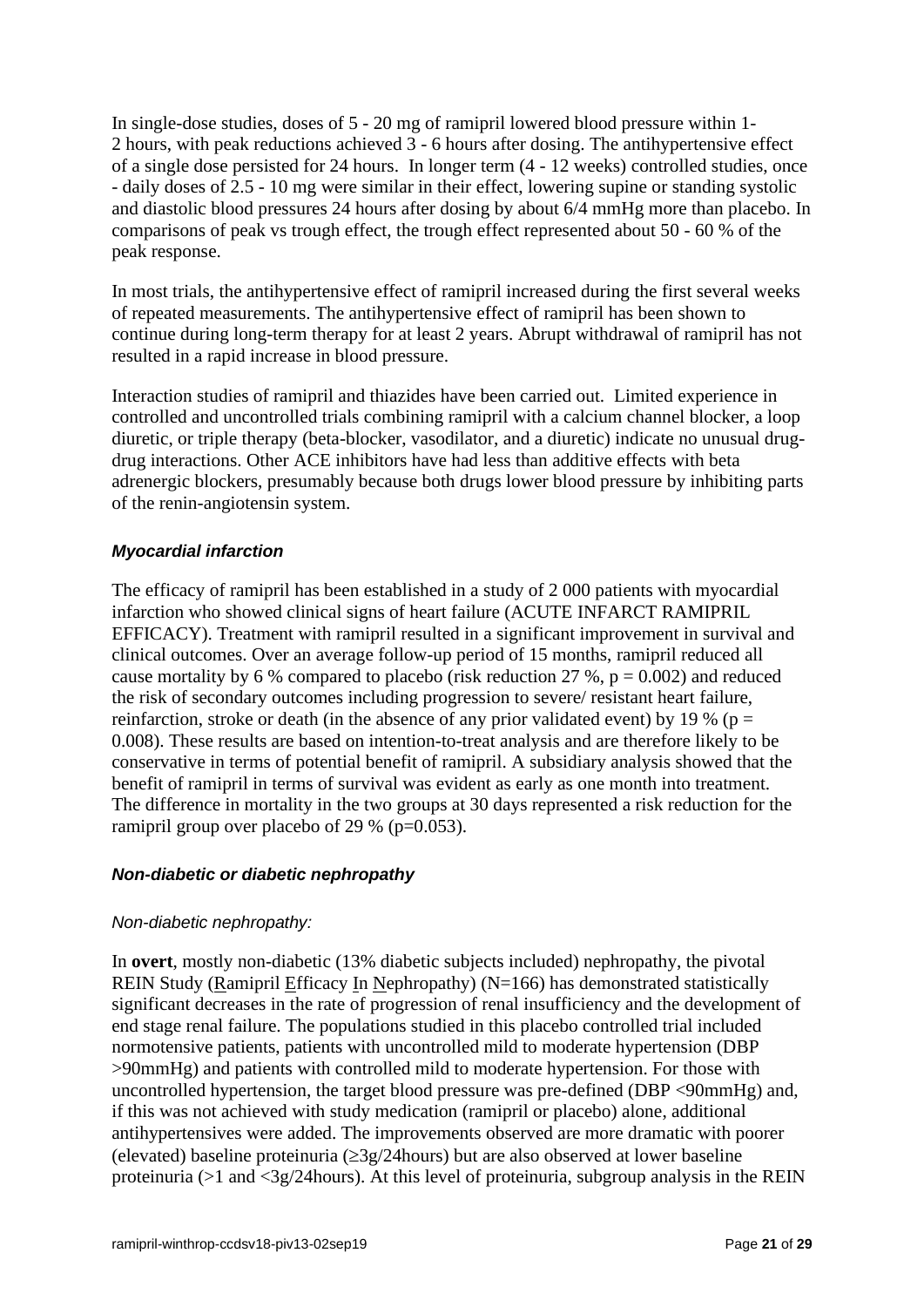study indicated that only patients with worse (lower) GFR  $\left(<\frac{45 \text{mL/min}}{1.73 \text{m}^2}\right)$  received statistically significant benefits in end stage renal failure. The results of the REIN study are summarised below:

| <b>Patient</b><br>proteinuria<br>baseline (N) | <b>Endpoint</b>                                                                                                   |                                        | Ramipril +<br>conventional<br>therapy | Placebo +<br>conventional<br>therapy | P-value              |
|-----------------------------------------------|-------------------------------------------------------------------------------------------------------------------|----------------------------------------|---------------------------------------|--------------------------------------|----------------------|
| proteinuria 1-3g/24hr<br>$(M=186)$            | Secondary endpoint:<br><b>ESRF</b><br>(end-stage renal<br>failure) overall and by<br>baseline GFR                 | Overall                                | $9(9.1\%)$                            | 18 (20.7%)                           | 0.01                 |
|                                               |                                                                                                                   | >45<br>mL/min/1.73m <sup>2</sup>       | $2(3.3\%)$                            | $1(2.4\%)$                           | Not reported         |
|                                               |                                                                                                                   | $\leq 45$<br>mL/min/1.73m <sup>2</sup> | 7 (17.9%)                             | 17 (37%)                             | 0.037                |
|                                               | Secondary endpoint:<br>Progression to proteinuria<br>$\geq$ 3g/day                                                |                                        | 15 (15.2%)                            | 27 (31%)                             | 0.005                |
|                                               | Primary endpoint:<br>Monthly<br>reduction in GFR (mL/min/1.73m <sup>2</sup> )                                     |                                        | 0.26                                  | 0.29                                 | 0.59<br>(comparison) |
|                                               | Primary endpoint:<br>Change in monthly<br><b>GFR</b><br>(mL/min/1.73m2)<br>overall and by<br>baseline proteinuria | Overall                                | $-0.54$                               | $-0.88$                              | 0.038                |
|                                               |                                                                                                                   | 3 to<4.5 g/24hr                        | $-0.53$                               | $-0.70$                              | Not reported         |
| proteinuria ≥3g/24hr (N=166)                  |                                                                                                                   | 4.5 <sub>to</sub><br><7 g/24hr         | $-0.47$                               | $-0.99$                              | Not reported         |
|                                               |                                                                                                                   | >7 g/24hr                              | $-0.64$                               | $-1.44$                              | Not reported         |
|                                               | Secondary endpoint:<br>ESRE or DOC<br>(end-stage renal failure or doubling of<br>creatinine)                      |                                        | 18 (23.1%)                            | 40 (45.5%)                           | 0.02<br>(difference) |

#### **Table 1 - Results of the REIN Study**

The improvement in these key endpoints was observed to increase with time, to be maintained long term and to apply to both hypertensive and non-hypertensive patients. A delay of approximately three months was seen prior to detection of the beneficial effects of ramipril, suggesting the value of early treatment.

## *Diabetic nephropathy:*

Studies in **overt** diabetic nephropathy, particularly the ACE II (angiotensin converting enzyme II study) have demonstrated that both low and high dose ramipril therapy can retard proteinuria and maintain renal health (maintain GFR, creatinine levels and creatinine clearance). The ACE II study, which was an open label followup to the ACE I study with captopril, investigated the effect of intensive (target MAP  $\leq$ 92mm Hg; N= 63) versus moderate (target MAP ≥100 to ≤107 mmHg ; N=66) blood pressure control with ramipril on renal function. While the study observed no significant differences between these moderate and intensive BP control groups, there was no observed deterioration of renal function in this high risk population throughout the two year study (no statistically significant change in serum creatinine or creatinine and a significant improvement in proteinuria). The trial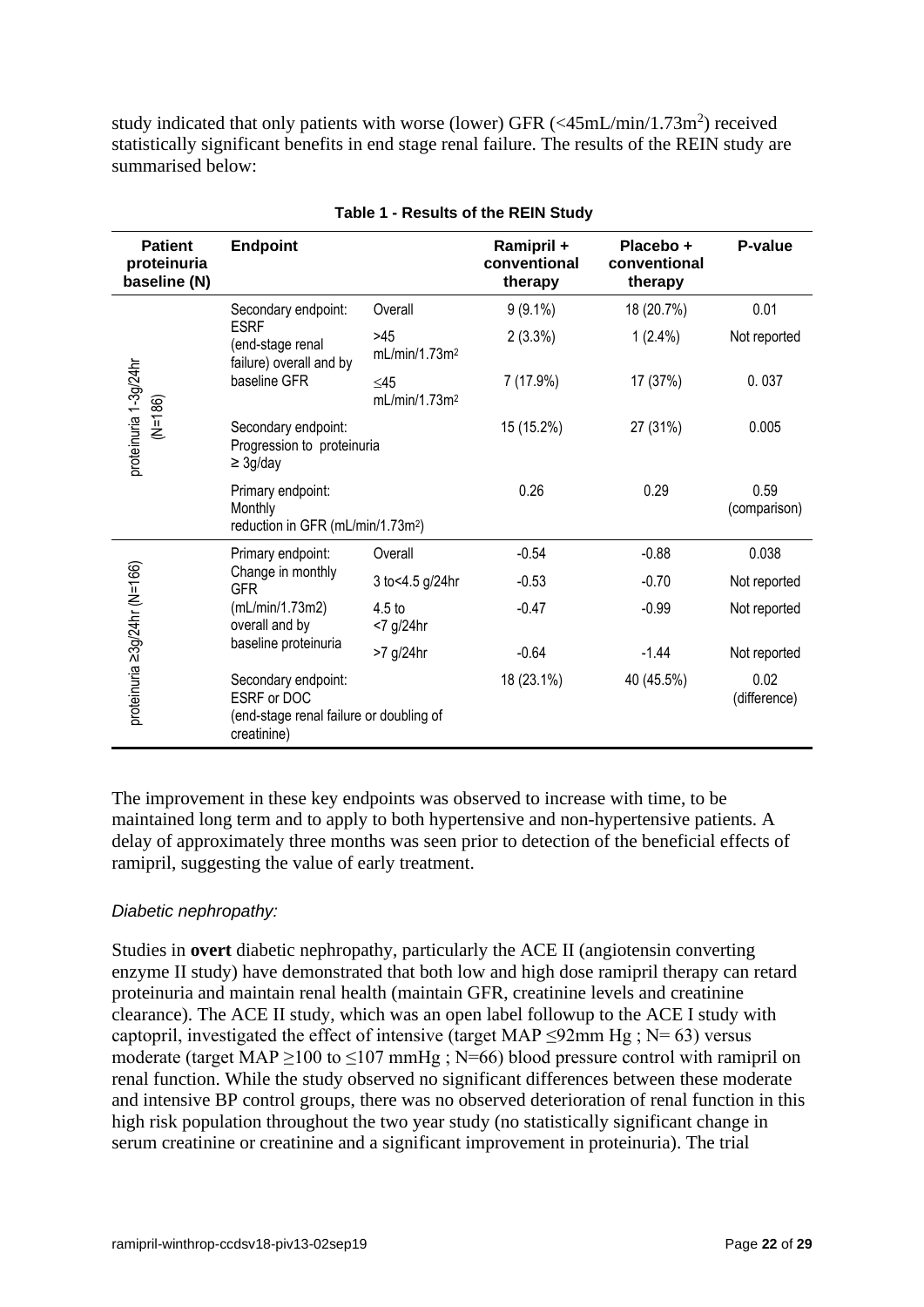therefore demonstrates the benefit of ramipril in maintaining the renal health of diabetic patients. These results are presented below.

| Characteristic ( $N = 129$ )                 | <b>Change from baseline</b> | P-value |
|----------------------------------------------|-----------------------------|---------|
| Primary endpoint: Creatinine clearance       |                             |         |
| 24 hr Creatinine clearance (mL/min)          | 0.14                        | 0.09    |
| Secondary endpoint: Serum creatinine (mg/dL) | 0.06                        | 0.43    |
| Secondary endpoint: Proteinuria              | $-0.19$                     | 0.02    |

**Table 2 - Results of the ACE II Study**

#### *Patients with an increased cardiovascular risk*

The placebo controlled HOPE study with once daily ramipril was conducted in patients with an increased cardiovascular risk attributable to either vascular diseases (such as manifest coronary heart disease, a history of stroke, or a history of peripheral vascular disease) or to diabetes mellitus plus at least one additional risk factor (such as microalbuminuria, hypertension, elevated total cholesterol levels, low high-density lipoprotein cholesterol levels or smoking). Importantly, patient exclusion criteria included MI/stroke within 4 weeks of the start of the study, heart failure or low ejection fraction (<0.40). Ramipril was administered adjunctive to standard therapy (e.g. in addition to aspirin, cholesterol lowering agents, other antihypertensives, oral antidiabetic agents) and on a preventative basis to over 9,200 such patients. Patients were initiated on ramipril 2.5 mg for one week which was then titrated firstly to ramipril 5 mg for three weeks and then to ramipril 10 mg. The results of the HOPE study in terms of the primary composite endpoint and its components (CV death, MI or stroke) for the whole population (ITT–Intention to Treat) and for those patients with diabetes are presented below.

| Outcome                    | Ramipril 10 mg<br>N (%) | <b>Placebo</b><br>N(% | <b>Relative risk</b><br>(95% CI) | P value<br>(log-rank) |
|----------------------------|-------------------------|-----------------------|----------------------------------|-----------------------|
| <b>All patients</b>        | $N = 4645$              | $N = 4652$            |                                  |                       |
| Primary composite endpoint | 651 (14.0)              | 826 (17.8)            | $0.78(0.70-0.86)$                | < 0.001               |
| CV death                   | 282 (6.1)               | 377(8.1)              | $0.74(0.64-0.87)$                | < 0.001               |
| MI                         | 459 (9.9)               | 570 (12.3)            | $0.80(0.70-0.90)$                | < 0.001               |
| Stroke                     | 156(3.4)                | 226 (4.9)             | $0.68(0.56-0.84)$                | < 0.001               |
| <b>Diabetics</b>           | $N = 1808$              | $N = 1769$            |                                  |                       |
| Primary composite endpoint | 277 (15.3)              | 351 (19.8)            | $0.75(0.64-0.88)$                | 0.0004                |
| CV death                   | 112(6.2)                | 172(9.7)              | $0.63(0.49-0.79)$                | < 0.0001              |
| MI                         | 185 (10.2)              | 229 (13.0)            | $0.78(0.64 - 0.94)$              | 0.01                  |
| Stroke                     | 76 (4.2)                | 108(6.1)              | $0.67(0.50-0.90)$                | 0.0074                |

**Table 3 - Results of the HOPE Study in terms of the Primary Composite Endpoint and its Components for the Whole Population and for those Patients with Diabetes**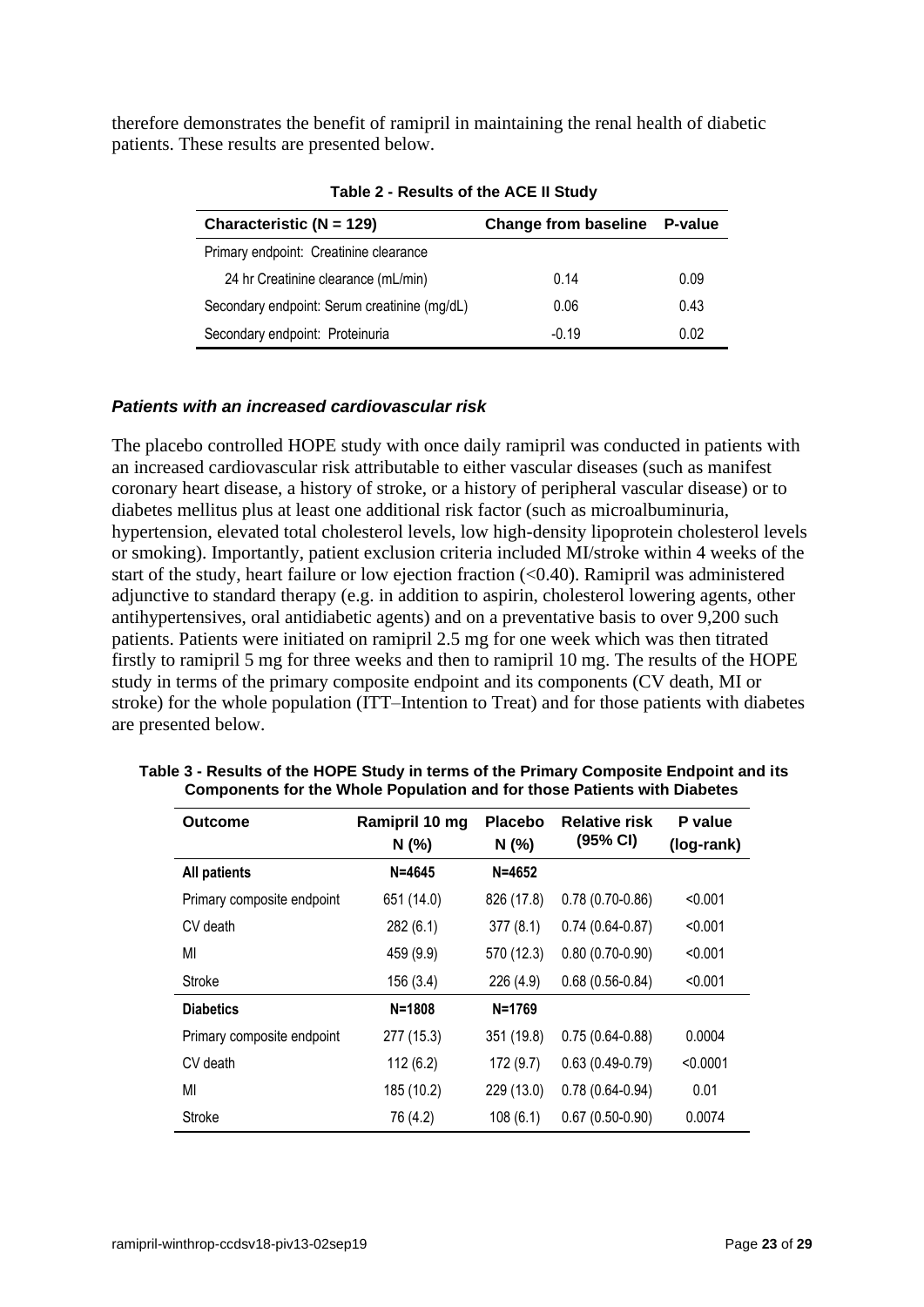The results of the HOPE study in terms of the pre-specified secondary endpoints for the whole population (ITT – Intention to Treat) are presented below.

| <b>Pre-specified endpoint</b>     | Ramipril 10 mg<br>N(% | <b>Placebo</b><br>N(% | <b>Relative risk</b><br>(95% CI) | P value<br>(log-rank) |
|-----------------------------------|-----------------------|-----------------------|----------------------------------|-----------------------|
| <b>All patients</b>               | $N = 4645$            | $N = 4652$            |                                  |                       |
| CV death                          | 282 (6.1)             | 377(8.1)              | $0.74(0.64-0.87)$                | < 0.001               |
| All-cause mortality               | 482 (10.4)            | 569 (12.2)            | $0.84(0.75-0.95)$                | 0.005                 |
| CV revascularisation*             | 743 (16.0)            | 854 (18.4)            | $0.85(0.77-0.94)$                | 0.0014                |
| PTCA/CABG                         | 580 (12.5)            | 688 (14.8)            | $0.83(0.74-0.92)$                | 0.0008                |
| Non-coronary revascularisation    | 191(4.1)              | 213(4.6)              | $0.89(0.73-1.08)$                | ns                    |
| Hospitalisation for heart failure | 141(3.3)              | 161 (3.5)             | $0.87(0.69-1.09)$                | ns                    |

| Table 4 - Results of the HOPE Study in Terms of the Pre-Specified Secondary Endpoints for |
|-------------------------------------------------------------------------------------------|
| the Whole Population                                                                      |

ns= not significant

\*includes CABG, PTCA, carotid endocarterectomy, peripheral vascular angioplasty/surgery and limb amputation

The results of the HOPE study in terms of the pre-specified secondary endpoints for those **patients with diabetes** are presented below.

| <b>Pre-specified endpoint</b>                                       | Ramipril<br>10 mg<br>N(% | <b>Placebo</b><br>N(% | <b>Relative risk</b><br>(95% CI) | P value<br>(log-rank) |
|---------------------------------------------------------------------|--------------------------|-----------------------|----------------------------------|-----------------------|
| <b>Patients with diabetes</b>                                       | $N = 1808$               | $N = 1769$            |                                  |                       |
| CV death                                                            | 112(6.2)                 | 172 (9.7)             | $0.63(0.49-0.79)$                | < 0.0001              |
| All-cause mortality                                                 | 196 (10.8)               | 248 (14.0)            | $0.76(0.63-0.92)$                | 0.004                 |
| CV revascularisation*                                               | 255 (14.1)               | 292 (16.5)            | $0.83(0.70-0.98)$                | 0.031                 |
| Hospitalisation for heart failure                                   | 81(4.5)                  | 79 (4.5)              | $0.99(0.72 - 1.34)$              | ns                    |
| Development of overt nephropathy or<br>dialysis                     | 117(6.5)                 | 150(8.5)              | $0.76(0.59-0.96)$                | 0.023                 |
| New microalbuminuria                                                | 424 (33.8)#              | 448 (37.9)#           | $0.92(0.81-1.05)$                | ns                    |
| Serum creatinine<br>$(\mu \text{mol/L}, \text{mean} \pm \text{sd})$ | $95.8 \pm 27.4$          | $93.7 \pm 25.3$       | No test reported                 |                       |
| HbA1c                                                               | $124 \pm 29.5$           | $124 \pm 29.1$        | No test reported                 |                       |
| (% of ULN, mean $\pm$ sd)                                           |                          |                       |                                  |                       |

#### **Table 5 - Results of the HOPE Study in Terms of the Pre-Specified Secondary Endpoints for those Patients with Diabetes**

ns= not significant

\* includes CABG, PTCA, carotid endocarterectomy, peripheral vascular angioplasty/surgery and limb amputation

# expressed as percentage of non-albuminurics at baseline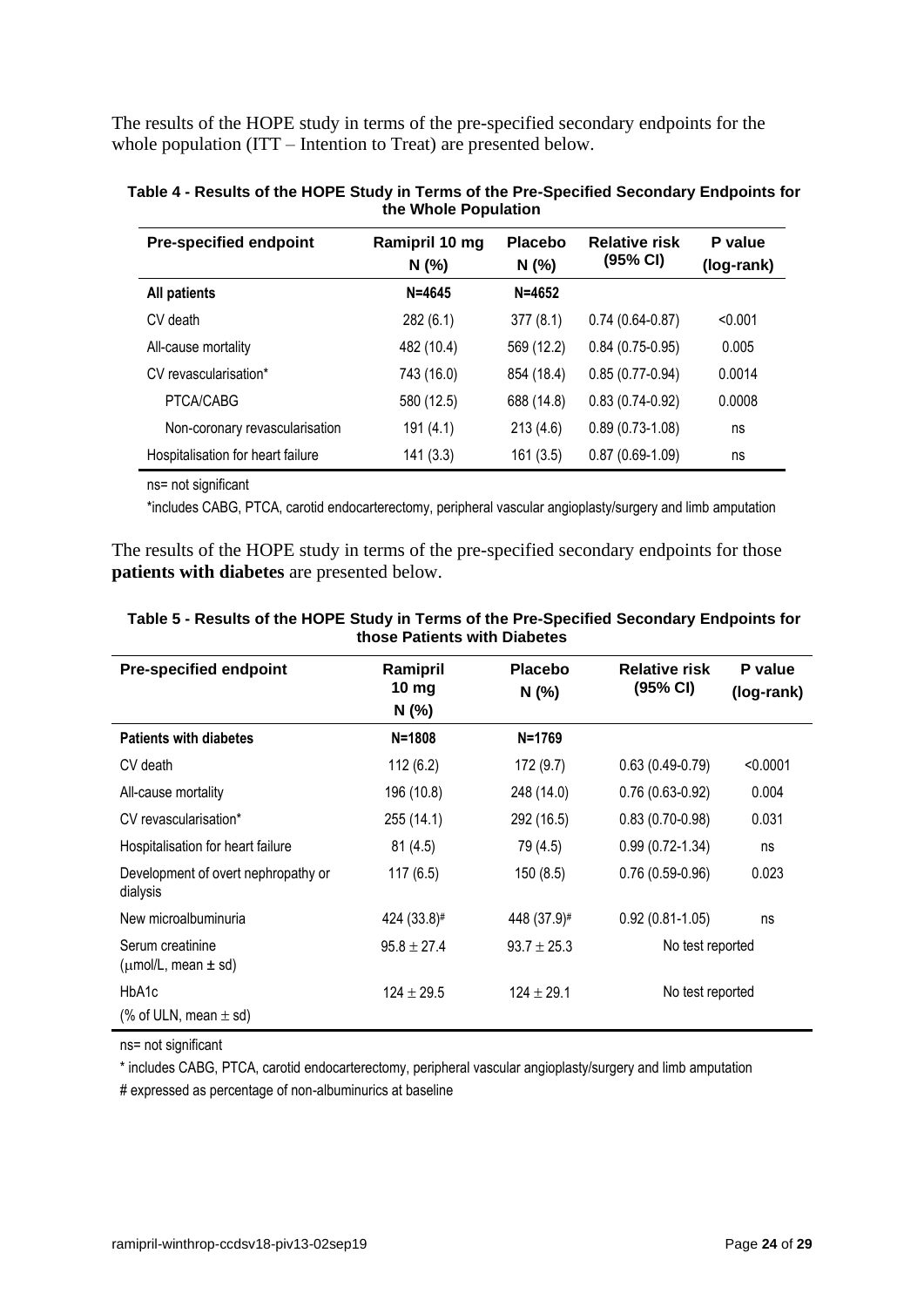# **5.2 PHARMACOKINETIC PROPERTIES**

## **Absorption**

Following oral administration of ramipril, peak plasma concentrations of ramipril are reached within one hour. The extent of absorption is at least 50 - 60 % and is not significantly influenced by the presence of food in the GI tract, although the rate of absorption is reduced.

Blood concentrations of ramipril and ramiprilat increase with increased dose, but are not strictly dose-proportional. The 24-hour AUC for ramiprilat, however, is dose-proportional over the 2.5 - 20 mg dose range. The absolute bioavailabilities of ramipril and ramiprilat were 28 % and 44 %, respectively, when 5mg of oral ramipril was compared with the same dose of ramipril given intravenously.

# **Distribution**

Plasma concentrations of ramiprilat decline in a triphasic manner (initial rapid decline, apparent elimination phase, terminal elimination phase). The initial rapid decline, which represents distribution of the drug into a large peripheral compartment and subsequent binding to both plasma and tissue ACE and KININASE II, has a half-life of 2 - 4 hours.

Because of its potent binding to and slow dissociation from the enzyme, ramiprilat shows two elimination phases. The apparent elimination phase corresponds to the clearance of free ramiprilat and has a half-life of 9 - 18 hours. The terminal elimination phase has a prolonged half-life (>50 hours) and probably represents the binding/dissociation kinetics of the ramiprilat/ACE complex. It does not contribute to the accumulation of the drug. After multiple daily doses of ramipril 5 - 10 mg, the half-life of ramiprilat concentrations within the therapeutic range was 13 - 17 hours.

After once-daily dosing, steady-state plasma concentrations of ramiprilat are reached by the fourth dose. Steady-state concentrations of ramiprilat are somewhat higher than those seen after the first dose of ramipril, especially at low doses (2.5 mg), but the difference is clinically insignificant.

## **Metabolism**

Cleavage of the ester group (primarily in the liver) converts ramipril to its active diacid metabolite, ramiprilat. Peak plasma concentrations of ramiprilat are reached 2 - 4 hours after drug intake. The serum protein binding of ramipril is about 73 % and that of ramiprilat about 56 %. Ramipril is almost completely metabolised to ramiprilat, which has about 6 times the ACE inhibitory activity of ramipril, and to the diketopiperazine ester. After oral administration of ramipril, about 60 % of the parent drug and its metabolites are eliminated in the urine, and about 40 % is found in the faeces. Less than 2 % of the administered dose is recovered in urine as unchanged ramipril.

## **Excretion**

The urinary excretion of ramipril, ramiprilat, and their metabolites is reduced in patients with impaired renal function. Compared to normal subjects, patients with creatinine clearance less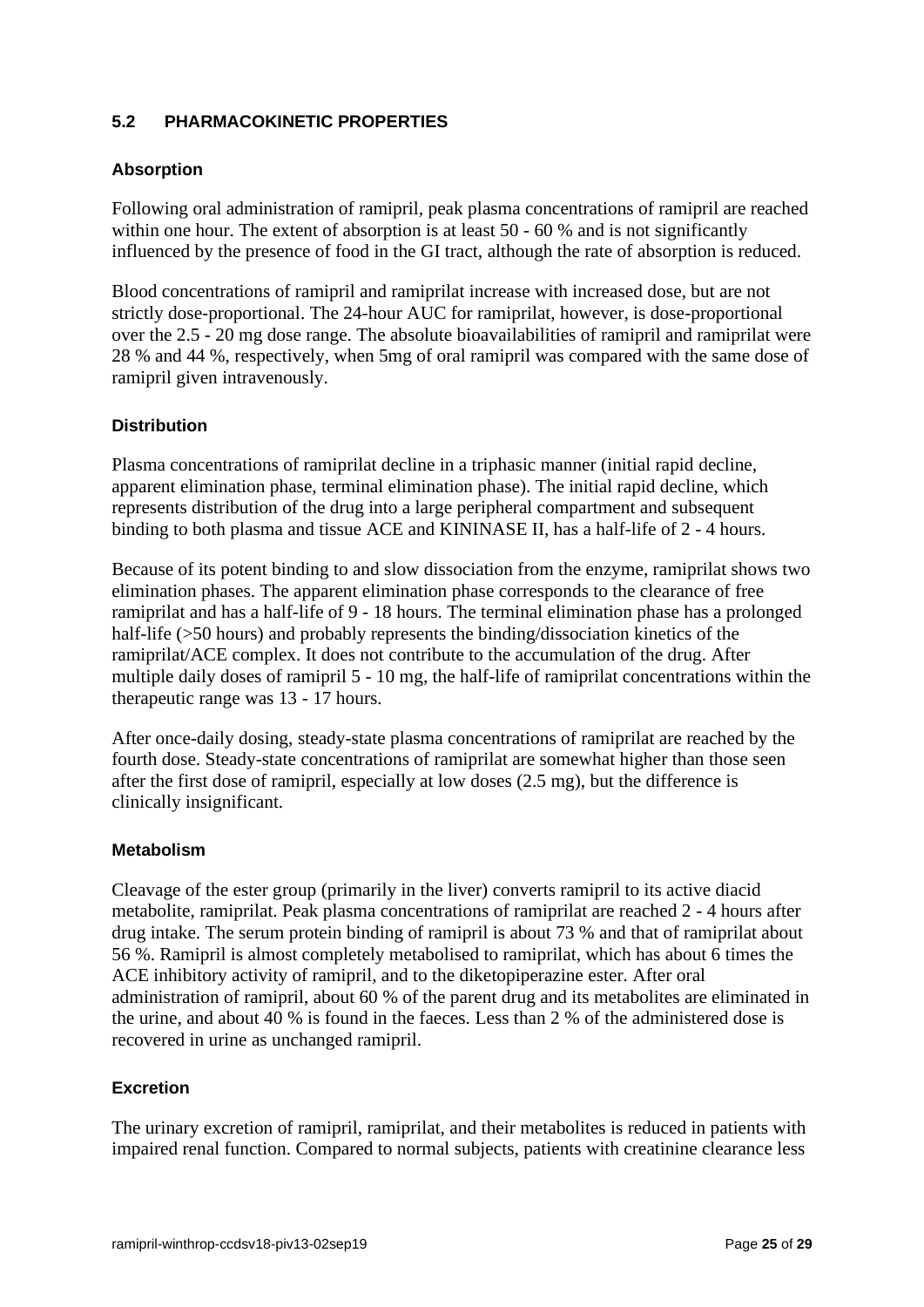than  $40$ mL/min/1.73m<sup>2</sup> had higher peak and trough ramiprilat levels and slightly longer times to peak concentrations (See Section [4.2](#page-1-0) Dose and method of administration).

## **Impaired Liver Function**

In patients with impaired liver function, the metabolism of ramipril to ramiprilat appears to be slowed, possibly because of diminished activity of hepatic esterases, and plasma ramipril levels in these patients are increased about 3-fold. Peak concentrations of ramiprilat in these patients, however, are not different from those seen in subjects with normal hepatic function, and the effect of a given dose on plasma ACE activity does not vary with hepatic function.

# **5.3 PRECLINICAL SAFETY DATA**

#### **Genotoxicity**

No data available.

## **Carcinogenicity**

No evidence of a carcinogenic effect was found when ramipril was given to rats (up to 500 mg/kg/day for 24 months) or to mice (up to 1000 mg/kg/day for 18 months).

An increased incidence of oxyphilic cells in the renal tubules and oxyphilic microadenomas was observed in rats treated for 24 months with ramipril (3.2 to 500 mg/kg/day). Data from historical control animals showed that the spontaneous occurrence of oxyphilic cells in rat kidney is age-related, is higher in males and reaches a level similar to that seen in the ramipril treated group. There is no evidence in humans that the occurrence of oxyphilic cells is agerelated. Moreover, progression of oxyphilic cells to neoplasia (oncocytoma) is rare and, when it occurs, is considered to be benign. Whether this finding in rats represents any potential risk to man is therefore unclear.

## **Fibromuscular Pad Formation**

In several repeated dose studies in rats, especially male animals treated with ramipril (3.2 - 500 mg/kg b.w./day) showed an increased incidence of so called fibromuscular pad formation in the basal region of the gastric mucosa. The findings suggest an increased connective tissue formation and partly also increased formation of smooth muscle (lamina muscularis mucosae) due to a predominantly round cell inflammatory reaction. In all studies (1-24 month, carcinogenicity) the changes are always of the same type and no tendency of proliferation is obvious. Thus, it seems to be rather a reactive process with circumscribed scar tissue formation. The changes in the rat stomach mucosa could not be reproduced in other species (ie. mouse, dog, rabbit, monkey).

This lesion was also observed when rats were treated with a relatively high dose (90 mg/kg/day for 3 to 6 months) of another ACE inhibitor. In the light of the available data, fibromuscular pad formation in the rat would not appear to present a serious risk in humans.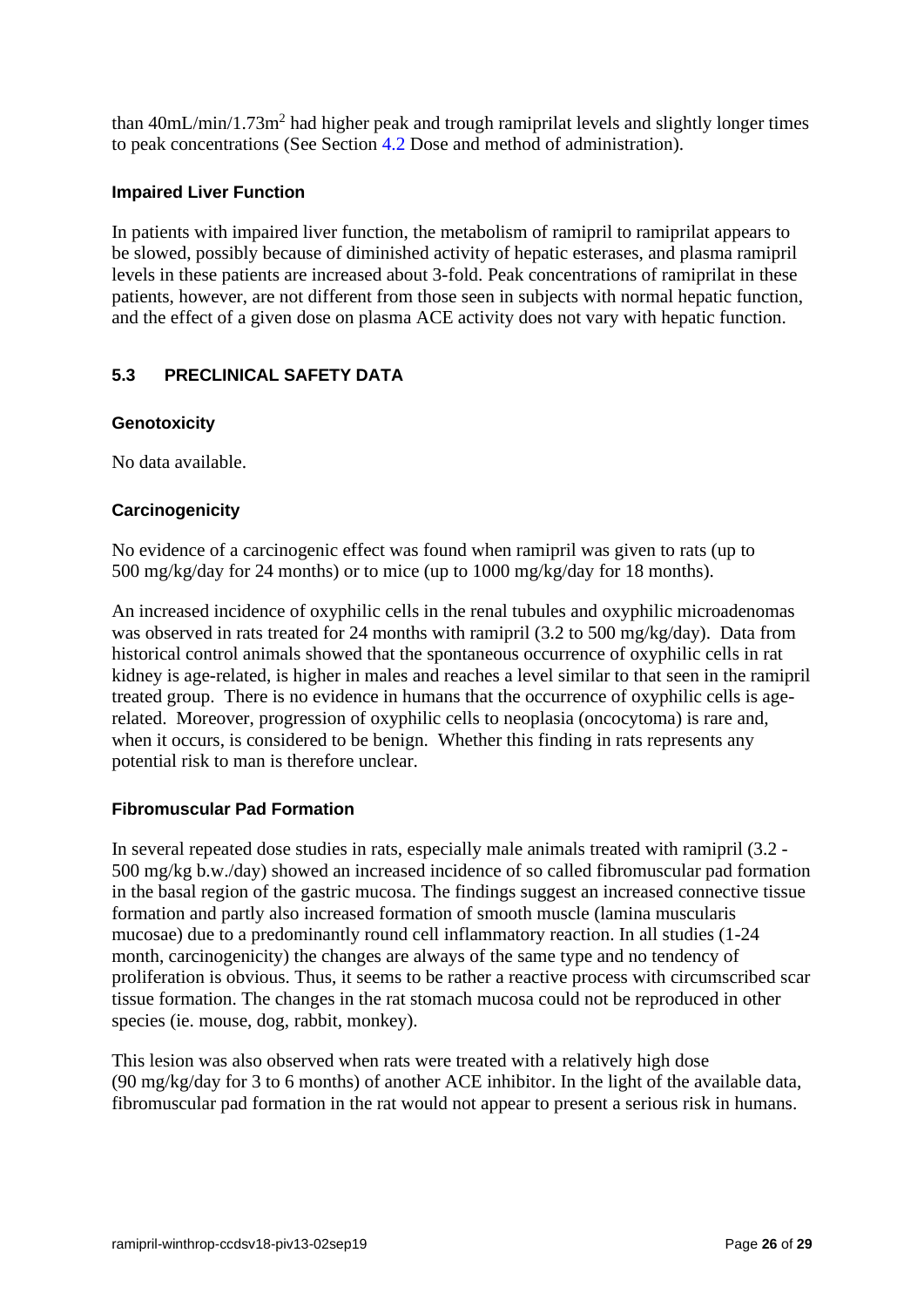# <span id="page-26-0"></span>**6 PHARMACEUTICAL PARTICULARS**

# **6.1 LIST OF EXCIPIENTS**

Ramipril Winthrop tablets contain the following inactive ingredients: hypromellose, pregelatinised maize starch, microcrystalline cellulose and sodium stearyl fumarate. The colouring agents are iron oxide yellow (2.5 mg) and iron oxide red (5 mg).

Ramipril Winthrop capsules contain the inactive ingredient pregelatinised maize starch in capsules made of gelatin and that are coloured with indigo carmine, erythrosine, iron oxide black and titanium dioxide.

# **6.2 INCOMPATIBILITIES**

Incompatibilities were either not accessed or not identified as part of the registration of this medicine.

# **6.3 SHELF LIFE**

In Australia, information on the shelf life can be found on the public summary of the Australian Register of Therapeutic Goods (ARTG). The expiry date can be found on the packaging.

# **6.4 SPECIAL PRECAUTIONS FOR STORAGE**

Store below 25ºC in a dry place.

## **6.5 NATURE AND CONTENTS OF CONTAINER**

Ramipril Winthrop is supplied in cartons of 7\*, 10• (10mg tablet only), 14•, 28•, 30 tablets or capsules. The tablets are packaged in PVC/Aluminium foil blisters. The capsules are packaged in PVC/PVDC/foil blisters.

\* Sample pack

• Non-marketed

# **6.6 SPECIAL PRECAUTIONS FOR DISPOSAL**

In Australia, any unused medicine or waste material should be disposed of by taking to your local pharmacy.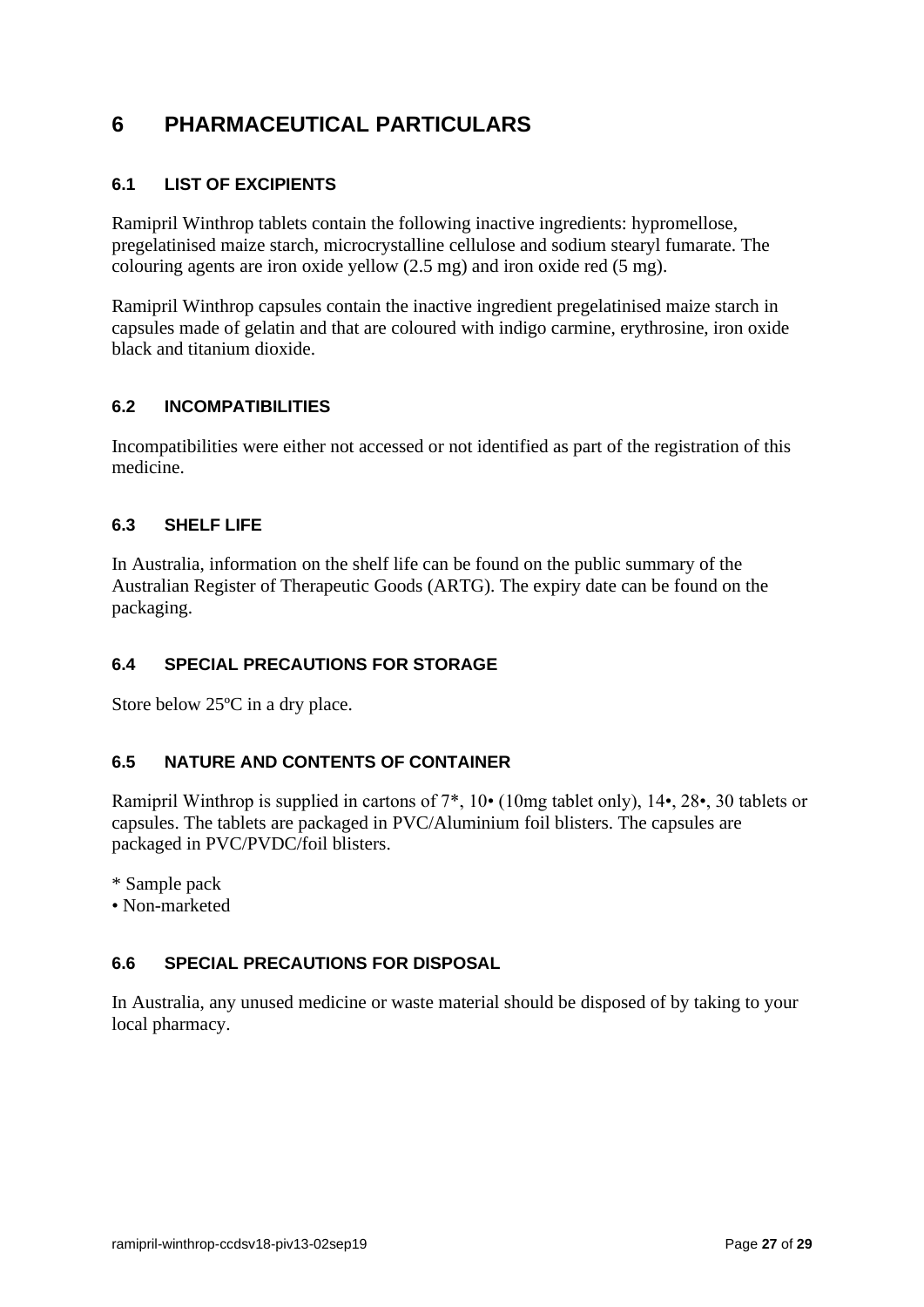# **6.7 PHYSICOCHEMICAL PROPERTIES**

## **Chemical structure**

Ramipril's chemical name is (2S,3aS,6aS)-1[(S)-N-[(S)-l-Carboxy-3-phenylpropyl] alanyl]octahydrocyclopenta[b]pyrrole-2-carboxylic acid, 1-ethyl ester; its structural formula is:



Its empiric formula is  $C_{23}H_{32}N_2O_5$ , and its molecular weight is 416.5. Ramipril has 5 chiral centres. It has S-configuration in all 5 asymmetric carbon atoms.

# **CAS number**

CAS 87333-19-5

# **7 MEDICINE SCHEDULE (POISONS STANDARD)**

Prescription Medicine (Schedule 4)

# **8 SPONSOR**

sanofi-aventis australia pty ltd 12-24 Talavera Road Macquarie Park NSW 2113 Australia Toll Free Number (medical information): 1800 818 806 Email: medinfo.australia@sanofi.com

# **9 DATE OF FIRST APPROVAL**

31 October 2006

# **10 DATE OF REVISION**

02 September 2019